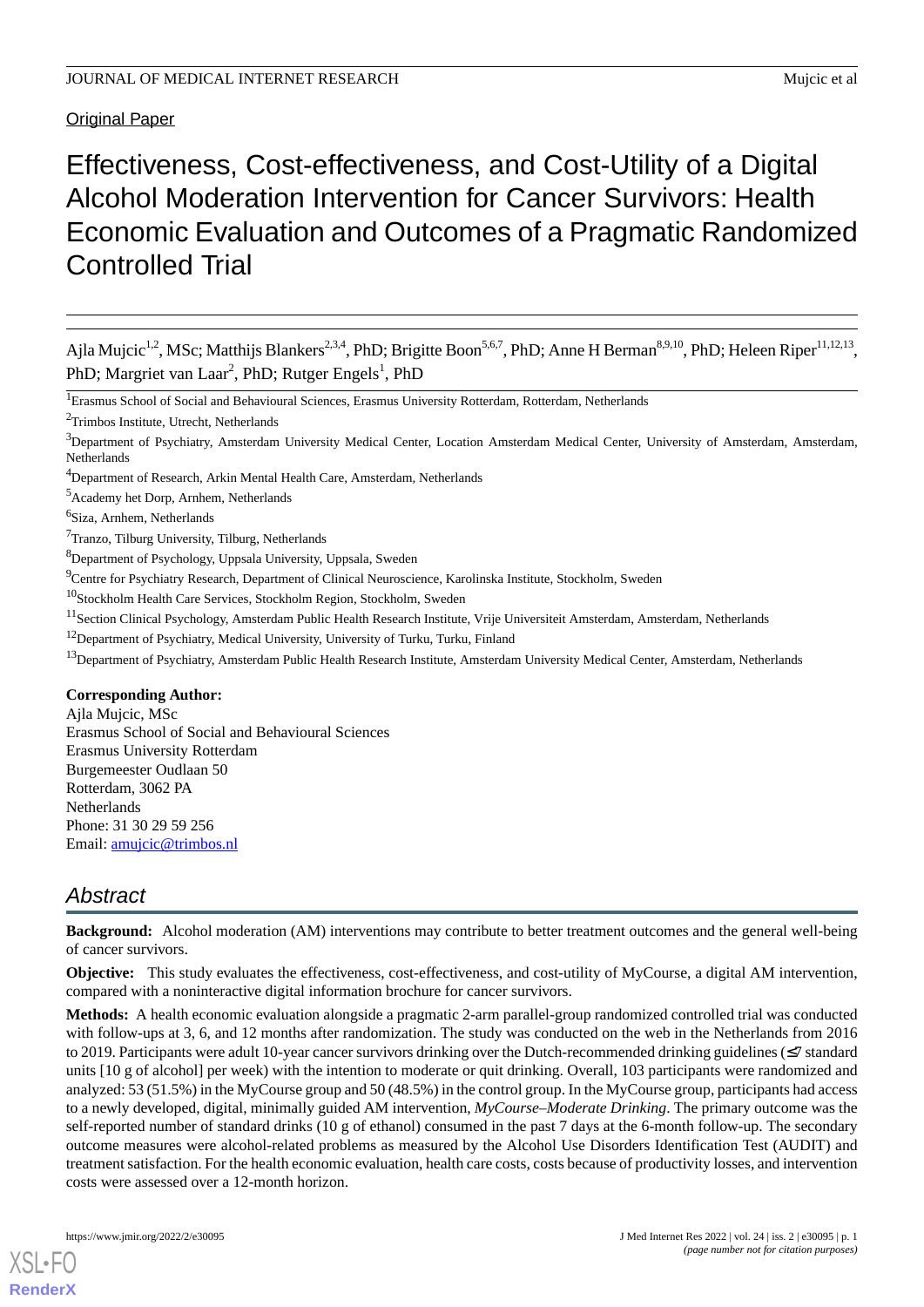**Results:** Alcohol use at the 6-month follow-up decreased by 38% in the MyCourse group and by 33% in the control group. No difference in 7-day alcohol use was found between the groups (*B*=2.1, 95% CI −7.6 to 3.1; *P*=.22) at any of the follow-ups. AUDIT scores for alcohol-related problems decreased over time in both groups, showing no significant difference between the groups (Cohen *d*=0.3, 95% CI −0.1 to 0.6; *P*=.21). Intervention costs per participant were estimated at US \$279 for the MyCourse group and US \$74 for the control group. The mean societal costs were US \$18,092 (SD 25,662) and US \$23,496 (SD 34,327), respectively. The MyCourse group led to fewer gained quality-adjusted life years at lower societal costs in the cost-utility analysis. In the cost-effectiveness analysis, the MyCourse group led to a larger reduction in drinking units over time at lower societal costs (incremental cost-effectiveness ratio per reduced drink: US \$ −1158, 95% CI −1609 to −781).

**Conclusions:** At 6 months, alcohol use was reduced by approximately one-third in both groups, with no significant differences between the digital intervention MyCourse and a noninteractive web-based brochure. At 12 months, cost-effectiveness analyses showed that MyCourse led to a larger reduction in drinking units over time, at lower societal costs. The MyCourse group led to marginally fewer gained quality-adjusted life years, also at lower societal costs.

**Trial Registration:** Netherlands Trial Register NTR6010; https://www.trialregister.nl/trial/5433

**International Registered Report Identifier (IRRID):** RR2-10.1186/s12885-018-4206-z

*(J Med Internet Res 2022;24(2):e30095)* doi:  $10.2196/30095$ 

### **KEYWORDS**

alcohol; brief interventions; cancer survivors; effectiveness; cost-effectiveness; eHealth; mobile phone

# *Introduction*

Alcohol use is one of the main lifestyle factors influencing cancer development, and there is also evidence that it negatively affects the development of new malignancies [[1\]](#page-12-0), cancer treatment success [\[2](#page-12-1)], and mortality rates [\[3](#page-12-2)]. Therefore, it is recommended that cancer survivors quit or minimize alcohol use [\[4\]](#page-12-3). Currently, drinking rates among cancer survivors are comparable with drinking rates among the general population, with estimates that 5.1% of cancer survivors are heavy drinkers  $(>=2$  drinks per day for men;  $>=1$  drink per day for women) versus 6% of the general population [\[5](#page-12-4)].

Studies evaluating alcohol moderation (AM) interventions in cancer survivors are scarce. AM interventions offer support in reducing or quitting alcohol use and can range from brief face-to-face interventions by health care providers to smartphone app–based interventions. A 2018 review on smoking and alcohol cessation interventions in patients with head and neck cancer and oral dysplasia [[6\]](#page-12-5) found no randomized controlled trials (RCTs) evaluating AM interventions for head and neck cancer survivors, and neither did a recent meta-analysis on AM distance–based interventions for cancer survivors of all cancer types [[7\]](#page-12-6). The latter review identified a few studies that incorporated AM as a module in a broader lifestyle program and found insufficient evidence of the interventions' effectiveness on AM. A qualitative study assessed patients' experiences with a face-to-face alcohol cessation program in bladder cancer survivors undergoing surgery; results indicated that major bladder surgery was a useful cue for motivating patients with cancer to reconsider the consequences of risky drinking, and the alcohol intervention was seen as a relevant offer around the time of surgery [[8\]](#page-12-7). Facilitating access to AM interventions for cancer survivors via distance-based interventions, particularly digital ones, might be an effective and highly accessible means to provide the growing population of cancer survivors with AM support [[9\]](#page-12-8).

Studies among the general population have shown that brief face-to-face and digital interventions can be effective in reducing alcohol consumption. An individual patient data meta-analysis comparing guided and unguided low‐intensity internet interventions for AM found that participants in both types of interventions used on average 50 g less ethanol per week than the controls (5.02 standard units of 10 g of ethanol, 95% CI −7.57 to −2.48) [\[10](#page-12-9)]. A conventional meta-analysis evaluating brief AM interventions delivered in a primary care setting found that participants used on average 20 g (95% CI –28 to –12) less ethanol per week than the controls [[11\]](#page-12-10). A meta-analysis of personalized digital interventions found similar results when comparing the interventions to nonintervention control groups (23 g less ethanol per week in participants receiving a digital intervention compared with no or minimal interventions, 95% CI 15-30 based on 41 studies) and found no difference in reduction of alcohol consumption in personalized digital interventions compared with face-to-face interventions, based on 5 studies [\[12](#page-12-11)].

Brief alcohol interventions in primary care settings have been found to be cost-effective for the general population [[13\]](#page-13-0). Referral to a digital AM intervention was a cost-effective strategy in 3 European countries [[14\]](#page-13-1). A game with tailored feedback on alcohol awareness was found to be cost-effective from the societal perspective in reducing the number of drinks in subgroups (older age and lower educational level) of adolescents [\[15](#page-13-2)]. We found no studies on the cost-effectiveness of digital AM interventions for cancer survivors, but cost-effectiveness is a key element in the knowledge base needed for policy decisions regarding implementation and financing of digital interventions  $[16,17]$  $[16,17]$  $[16,17]$  $[16,17]$ . It is unknown what results in effectiveness and cost-effectiveness are to be obtained from a digital AM intervention that is tailored to cancer survivors, as cancer survivors have increased feelings of distress and symptoms of anxiety and depression [\[18](#page-13-5),[19\]](#page-13-6), and they could have additional benefits of AM (eg, in terms of treatment outcomes) [\[2](#page-12-1)].

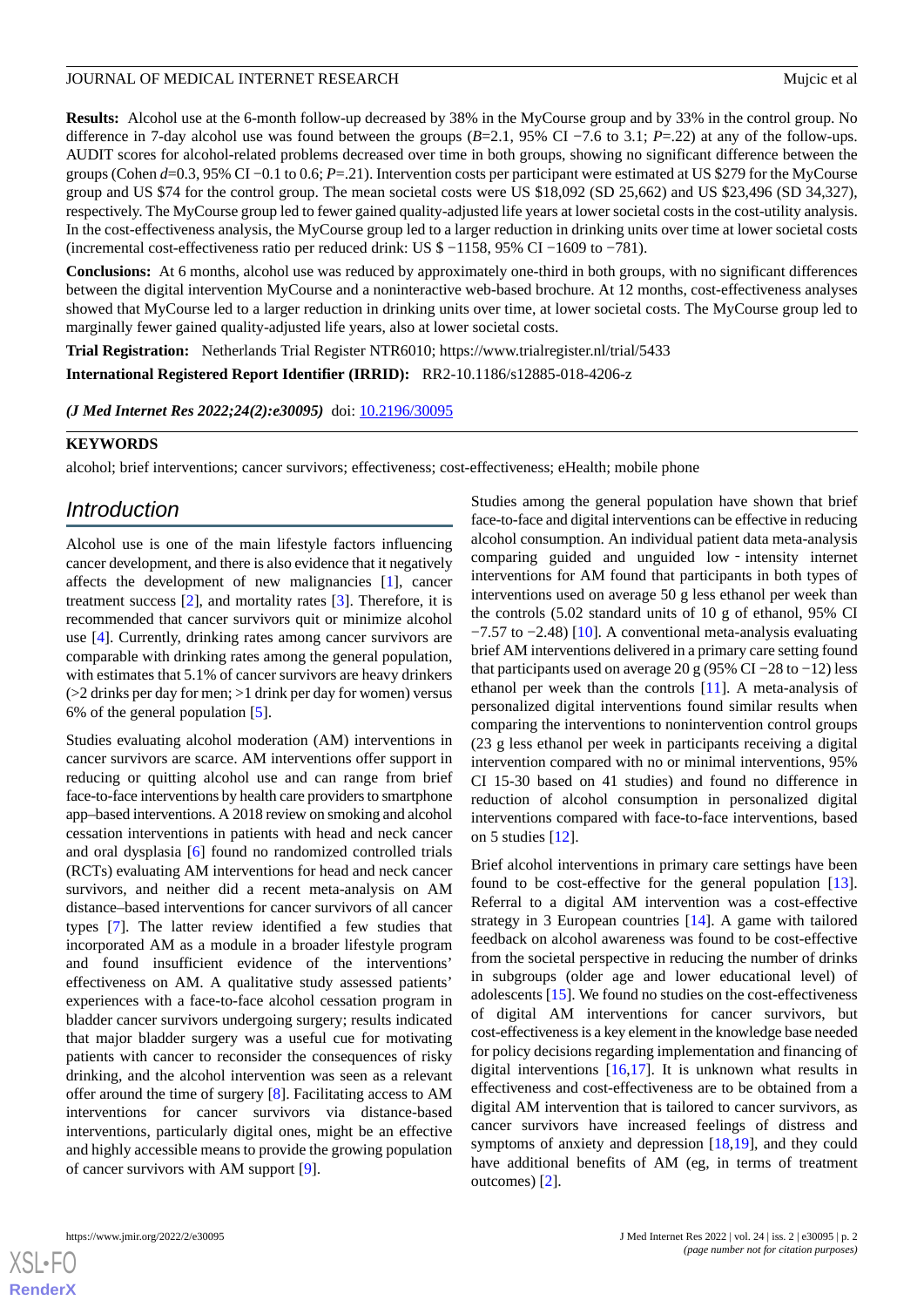Therefore, it was deemed necessary to evaluate both the effectiveness and cost-effectiveness of a minimally-guided digital intervention aimed at supporting cancer survivors to moderate their alcohol use: *MyCourse–Moderate Drinking* (in Dutch: *MijnKoers–Minderen met Drinken*). The development process and a detailed intervention description are provided elsewhere [[20\]](#page-13-7). In this study, we aim to answer the following research questions: (1) Is the digital, minimally guided AM intervention *MyCourse–Moderate Drinking* more effective than a digital AM brochure to moderate alcohol use? (2) From a societal perspective, is the digital, minimally-guided AM intervention *MyCourse–Moderate Drinking* more cost-effective than a web-based AM brochure in terms of incremental costs per reduced weekly drink and incremental costs per quality-adjusted life year (QALY) gained?

We expect the MyCourse intervention to be both more effective and more cost-effective than a web-based brochure on AM.

# *Methods*

#### **Design**

In a 2-arm, individually randomized RCT conducted in the Netherlands between 2016 and 2019, the effectiveness and cost-effectiveness of the *MyCourse–Moderate Drinking* intervention for cancer survivors was evaluated. The first inclusion was on November 28, 2016, and the last inclusion was on September 3, 2018. The last follow-up measurement was collected on September 30, 2019. The study was prospectively registered in the Netherlands Trial Register (NTR6010). The planned inclusion period was extended by

<span id="page-2-0"></span>**Figure 1.** Intervention flowchart (adapted from Mujcic et al [[20](#page-13-7)]).

several months to recruit as many participants as possible. An extensive description of the study protocol has been provided in the study by Mujcic et al [\[20](#page-13-7)]. This study was part of a set of 2 separate RCTs on digital interventions for AM and smoking cessation in cancer survivors. The results of the RCT on the smoking cessation intervention (*MyCourse–Quit Smoking*) will be published separately. Ethical approval was obtained from an accredited medical research and ethics committee in the Netherlands (Toetsingscommissie Wetenschappelijk Onderzoek Rotterdam NL55921.101.16).

#### **Participants and Recruitment**

Participants could find out about the study and apply for participation via a web-based screening questionnaire on a dedicated website that was created for the study. Participants were eligible if they were aged ≥18 years, had been diagnosed with any form of cancer in the past 10 years, had a PC or laptop and internet connection at home, had the ability and intention to participate in the study for 12 months, used alcohol more than recommended by Dutch guidelines (operationalized as drinking >7 European standard units of alcohol [70 g of ethanol] per week), and had the intention to reduce their alcohol use. The exclusion criteria were insufficient mastery of the Dutch language, pregnancy or self-reported suicidal ideation, acute psychosis, severe alcohol dependence, dementia, or severe depression at the time of screening. The same screening questionnaire procedure was used for both this trial and the similar parallel trial evaluating a smoking cessation intervention [[20\]](#page-13-7). Some people were eligible for both trials; if so, they were allowed to participate in only one of the trials, based on their own choice [\(Figure 1](#page-2-0) [\[20](#page-13-7)]).



Both web-based and offline strategies were used for the recruitment of participants. Targeted web-based advertisements on social and other media, and on search engines referred those interested to the website and the web-based screening questionnaire. Patient organizations, oncology departments in hospitals, and meeting centers for cancer survivors were contacted and offered promotional material (flyers and posters) to help refer cancer survivors to the website.

#### **Procedure**

After filling out the screening questionnaire on the study website, applicants were informed by a computer-generated email about their eligibility for study participation. Those eligible were sent an invitation email containing all relevant patient information, the informed consent form, and a link to register. Eligible cancer survivors had up to 30 days to decide about their participation, and during this period, they could

after completion of the baseline measurement, participants were automatically allocated to either the MyCourse or the control group arm in a 1:1 ratio through adaptive randomization (minimization of baseline imbalances with regard to age, sex, and education level) through a server-sided hypertext preprocessor script using a Mersenne twister random number generator. Participants received an email confirming their allocation and containing their username and instructions on how to log on. They were not blinded to study condition allocation (the participants were not explicitly informed about their allocation, but recruitment material included a video showing interactive elements of MyCourse, making it plausible that the participants knew they were not allocated to the

contact the research team or an independent physician with questions. After they had digitally signed the informed consent form, they were sent the baseline questionnaire. Immediately

```
XS • FO
RenderX
```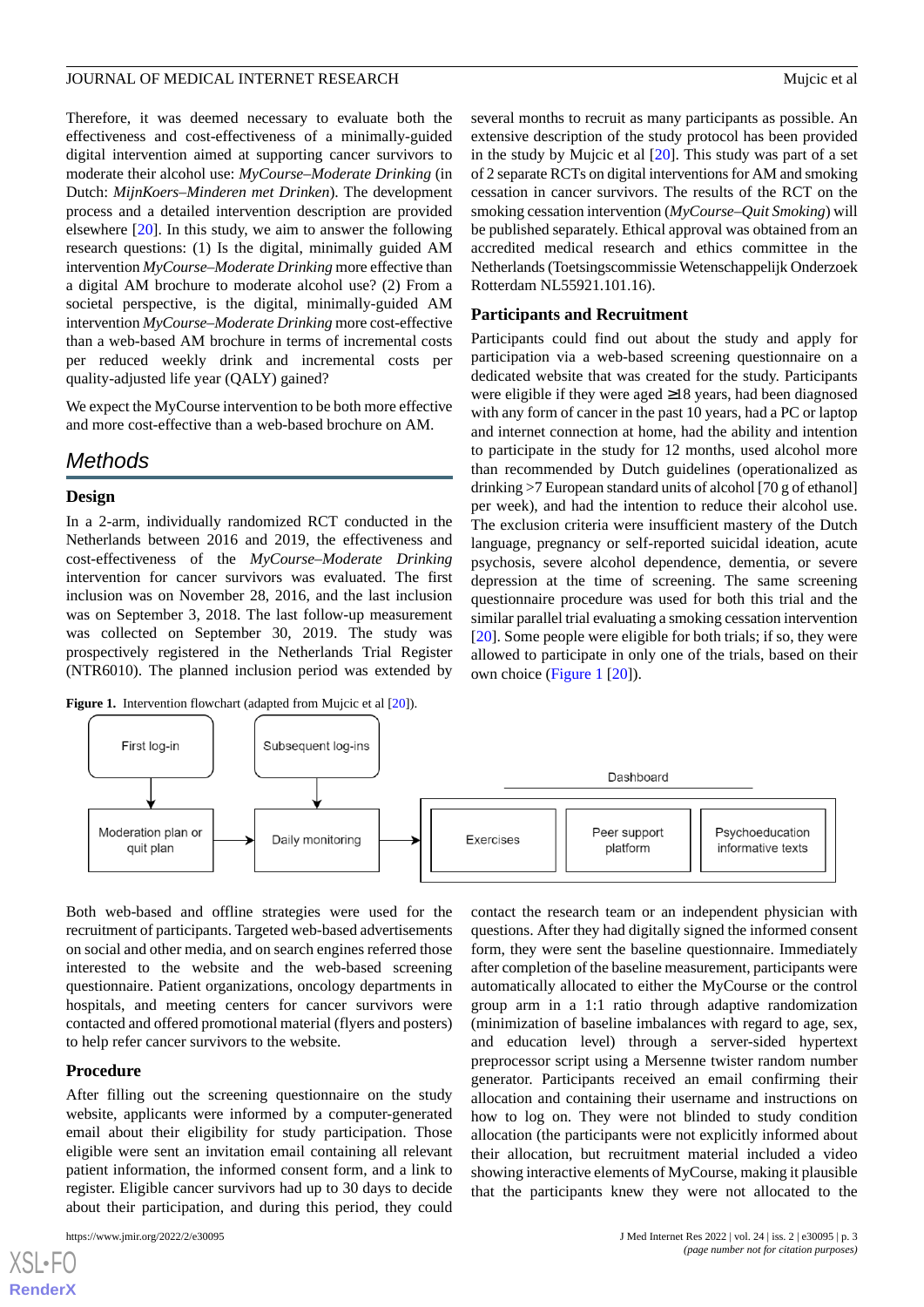experimental condition. Thus, we cannot consider the participants blinded). At 3, 6, and 12 months after randomization, the participants received a link to the web-based questionnaire via email. The nonresponders received up to 3 reminder emails, and in case of continued nonresponse they were contacted by telephone. For each completed follow-up assessment, they were reimbursed with  $E$ 5 (approximately US \$30). As this was a pragmatic RCT, patients in both groups were not asked to refrain from using additional support if they wanted to.

#### **MyCourse Group**

*MyCourse–Moderate Drinking* is a newly developed, minimally-guided, digital intervention aimed at supporting AM in cancer survivors. It is based on well-established therapeutic approaches: motivational interviewing, cognitive behavioral therapy, and acceptance and commitment therapy, as well as a Dutch digital AM intervention previously found to be effective in the general population [[21\]](#page-13-8). Throughout the development process, cancer survivors and professional experts in eHealth, oncology, and substance use disorders were involved through a series of interviews and focus groups. The intervention was accessible through PC, tablet, and smartphone. At first log-in, the participants were guided by website prompts in either setting up a quit plan or a moderation plan, including a quit date or moderation date, after which they would gain access to several exercises, a web-based diary for self-monitoring of alcohol use and contextual cues, and a peer support platform (See [Figure 1](#page-2-0) adapted from Mujcic et al [[20\]](#page-13-7) and [Multimedia Appendix 1](#page-12-12) [[22\]](#page-13-9)). MyCourse could be used by the participants whenever they chose to, but they were encouraged to log in daily for at least 4 weeks. The intervention and its development process have been extensively described elsewhere [[20\]](#page-13-7).

### **Control Group**

The control group consisted of a noninteractive web-based static information brochure on the risks of (increased) alcohol use and tips on how to moderate or quit drinking. It was accessible to the participants at any time by logging into the website. The brochure contained both general information on AM and information specifically relevant to cancer survivors. However, no interactive elements of the MyCourse condition were present, and the participants did not receive reminders.

#### **Additional Support**

Both groups were provided with the contact details of the national AM information line (in Dutch: *Alcoholinfo-lijn*), which could help refer participants to additional support if they deemed the received intervention to be insufficient. At the end of the study, at 12 months after randomization, the participants in the control group received access to the digital intervention, *MyCourse–Moderate Drinking,* which was offered to the MyCourse group.

#### **Measures**

#### *Baseline*

At baseline, we assessed the sociodemographic characteristics and type of cancer. Alcohol use was assessed using Timeline Followback (TLFB) self-reports [\[23\]](#page-13-10) (number of standard drinks

consumed in the past 7 days, ie, 7-day alcohol use). Problematic alcohol use was assessed using the 10-item Alcohol Use Disorders Identification Test (AUDIT) questionnaire. In participants reporting smoking, we assessed tobacco use with TLFB self-reports and nicotine dependence using the 6-item Fagerstrom Nicotine Dependence Test questionnaire [[24\]](#page-13-11). Socially desirable answering tendencies, which may have affected the reliability of the self-reported questionnaire data, were assessed using the Marlowe-Crowne Social Desirability Scale (MCSDS) [\[25\]](#page-13-12). We used the 5-level EuroQol 5 Dimension (EQ-5D-5L) [\[26](#page-13-13)] measure to assess QALYs. The Medical Outcomes Study Short Form [\[27](#page-13-14)] was used to calculate the Short Form 6-dimension (SF-6D) quality of life measure using the Brazier algorithm [\[28](#page-13-15)].

#### *Follow-up Measurements*

At all follow-up measurements, we assessed alcohol use with TLFB self-reports, quality of life using the EQ-5D-5L and the Medical Outcomes Study Short Form, productivity and health care costs, and use of other AM support. Intervention use variables (eg, number of log-ins and use of major content elements) were collected automatically. The AUDIT questionnaire was administered at the 6- and 12-month follow-ups. At the 3-month follow-up, treatment satisfaction was assessed using a Dutch translation of the German adapted Client Satisfaction Questionnaire (Fragebogen zur Messung der Patientenzufriedenheit; Patient Satisfaction Questionnaire [ZUF-8]) [[29\]](#page-13-16). The use of additional support for AM was retrospectively assessed at follow-up.

#### *Primary and Secondary Outcome Measures*

The primary outcome measure was 7-day alcohol use (number of standard drinks; 1 standard drink=10 g of ethanol) at the 6-month follow-up measured by TLFB self-reports. The 6-month assessment was the primary end point, as the studies that formed the basis of our power analysis were based on outcomes at the 6-month follow-up and it is a common end point in alcohol trials [[30\]](#page-13-17). Those who reported no drinking at all in the past 7 days were considered abstinent (score: 0/1). Secondary outcome measures were AUDIT problematic alcohol use (score: 0-40), ZUF-8 treatment satisfaction (score: 8-32), EQ-5D-5L quality of life (score: 0-1), health care costs, and productivity loss.

#### *Costs*

Costs were calculated from a societal perspective for the index year 2019. Intervention costs included intervention depreciation costs, costs for hosting the website, technical support, and recruitment costs (which consisted of both advertising costs in web-based and offline media as well as printing costs of promotional material). Recruitment costs were included as they were considered an essential part of the MyCourse and control groups. Health care costs were calculated by multiplying the number of reported contacts with a health care professional with the standard unit cost prices for the Netherlands [[31\]](#page-13-18). Health service costs stemmed from contacts with specialized somatic and mental health care, plus the patients' out-of-pocket costs for home care, but travel costs were not included because, in both groups, the interventions were delivered over the internet. Other health care costs included appointments for physiotherapy,

```
XS-FO
RenderX
```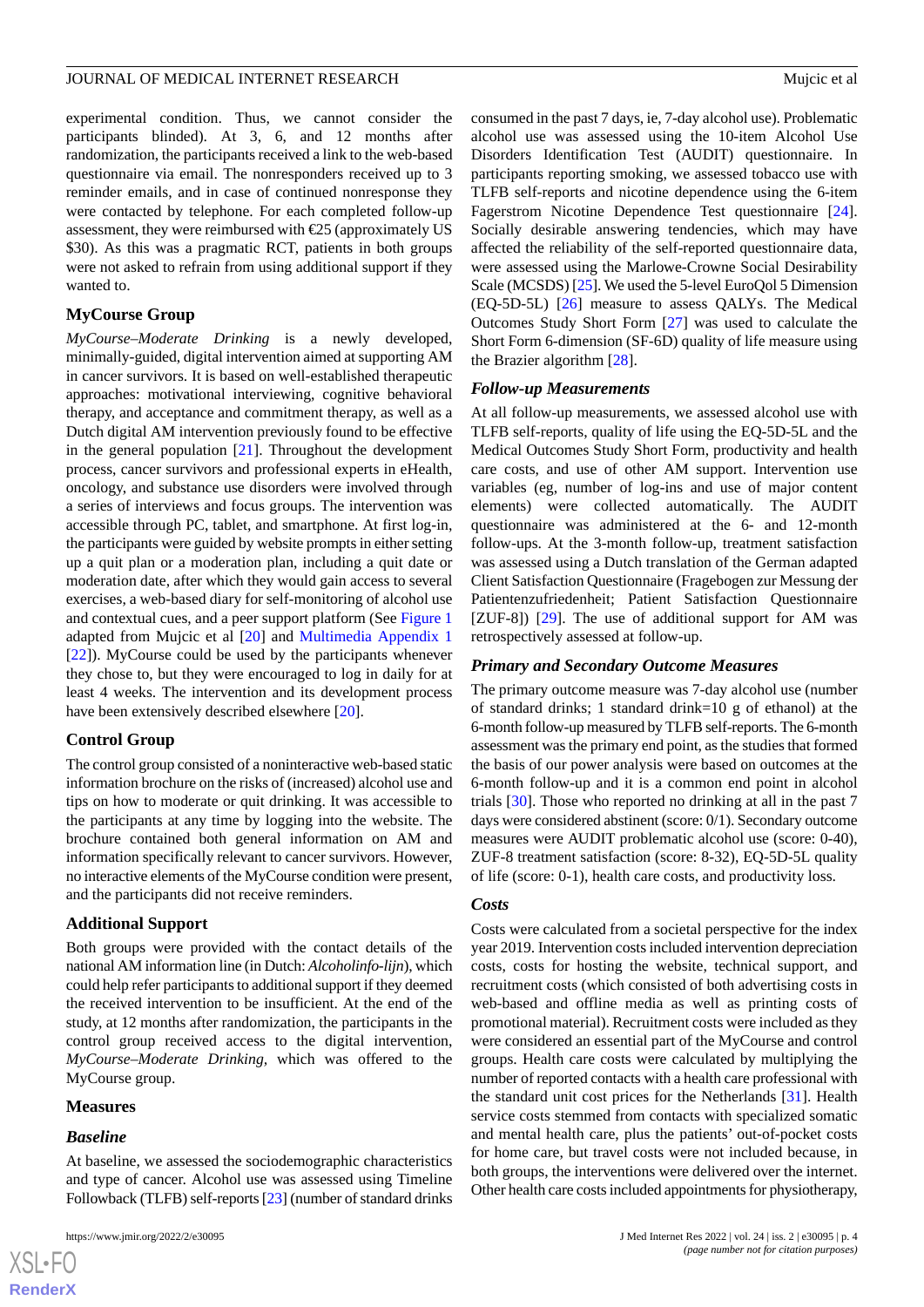alternative medicine, and social work. Medication costs were calculated by multiplying the reported dose of a drug with its unit cost price [\[32](#page-13-19)].

Productivity loss included costs from absenteeism and presenteeism, calculated according to the friction cost method, meaning productivity losses were limited to a maximum of 85 days, after which production losses cease to exist because the sick employee has been replaced by another and calculated using an elasticity factor of 0.8 as there is not a strict 1:1 relation between days not worked and productivity losses. Cost data related to health care use and productivity loss were assessed using the Trimbos/Institute for Medical Technology Assessment questionnaire for costs associated with psychiatric illness [\[33](#page-13-20)] at all follow-up assessments. Cumulative societal costs over the entire follow-up period of 12 months were calculated from the sum of health care costs and productivity losses. Costs were converted from euros to US dollars using purchasing power parities for the reference year 2019. No discount rate was applied as the follow-up period was 12 months.

#### **Sample Size**

The sample size was based on conventional levels of statistical significance ( $\alpha \leq 0.05$ ). On the basis of the average of 2 previous RCTs on very similar self-help interventions in the Netherlands versus a control group [\[21](#page-13-8),[30,](#page-13-17)[34](#page-13-21)], a Cohen *d* effect size of 0.40 was expected. Using the power calculation package pwr for R 3.0.1 (R Foundation for Statistical Computing) [[35\]](#page-13-22), we calculated that a sample size of  $2 \times 57$  participants in the case of 1-sided testing led to a power of 0.77 or a power of 0.66 in the case of 2-sided testing. The choice for 1-sided testing was discussed in the previously published protocol paper [\[20](#page-13-7)].

#### **Statistical Analyses**

## *Imputation of Missing Data*

Except for the ZUF-8 (treatment satisfaction) questionnaire, all primary and secondary outcome measures were analyzed in accordance with the intention-to-treat principle. To that end, missing data for primary and secondary outcome measures, and costs, were multiple-imputed using the predictive mean matching method from the mice package in R [\[36](#page-14-0)]. For each missing observation, 50 imputations were created. The responses to the ZUF-8 questionnaire were not imputed.

#### *Effect Evaluation*

Alcohol use in the past 7 days (count data 0, 1...,N) was analyzed using robust estimation of generalized linear mixed models from the robustlmm package in R  $[37]$  $[37]$ , as the data did not fit well into any of the commonly supported distributions. Imputation of missing values before running a generalized linear mixed model allowed us to consider all variables that could have affected the dropout. Covariates in the model were the minimized variables (gender, age, and education) and the MCSDS (to statistically account for any social desirability of responses). Model estimates, Cohen *d*, 95% CIs, and *P* values were reported. Differences over time and between the groups on AUDIT problematic alcohol use and ZUF-8 patient satisfaction scores were analyzed using a linear mixed model

 $XS$ -FO **[RenderX](http://www.renderx.com/)** in the lme4 package in R [[38\]](#page-14-2). We used 1-sided testing and an  $\alpha$  of .05 as described in the study protocol [\[20](#page-13-7)].

#### *Cost-effectiveness Analyses*

An economic evaluation was conducted alongside the RCT in concordance with the Consolidated Health Economic Evaluation Reporting Standards Statement [[39\]](#page-14-3) and following the approach by Drummond et al [\[40](#page-14-4)]. QALYs over the entire follow-up period were computed using the Dutch tariff (utility weights) [[41\]](#page-14-5) and the area under the curve method. The incremental cost-effectiveness ratio (ICER) was calculated as follows:

$$
ICER = (C_1 - C_0) / (E_1 - E_0)
$$
 (1)

where C refers to costs, E refers to effects, and the subscripts 0 and 1 refer to the MyCourse and control arms, respectively. We generated 2500 nonparametric bootstrapped samples and plotted the corresponding incremental costs and incremental effects on a cost-effectiveness plane. Both ICER per QALY and ICER per reduced weekly drink were calculated from the following 4 perspectives: societal, health care, productivity loss, and intervention cost only. Cost-effectiveness acceptability curves (CEACs) were also drawn to assess the likelihood that the experimental intervention will be deemed cost-effective given a series of willingness-to-pay ceilings.

#### *Sensitivity Analyses*

The robust regression on the mice-imputed data was the main analysis. We conducted several sensitivity analyses to assess effectiveness and cost-effectiveness using QALYs based on the SF-6D (instead of the EQ-5D-5L), imputation using the Amelia II package instead of the mice package, Winsorization of costs, and different statistical models [\(Multimedia Appendix 1](#page-12-12)).

# *Results*

#### **Sample Characteristics**

The participant flow and retention rates are shown in [Figure 2](#page-5-0). Of the 2346 ineligible people, 1684 (71.78%) had had no diagnosis of cancer in the past 10 years. A total of 321 cancer survivors were eligible for participation in the study, of whom 206 (64.2%) declined to participate, and 34 (10.6%) participated in the study on smoking cessation instead. Of 115, 10 (8.7%) cancer survivors did not complete the baseline questionnaire and were therefore not randomized, and 2 (1.7%) cancer survivors withdrew during the course of the study. This resulted in a study sample of 103 participants; of whom, 53 (51.5%) were randomized into the experimental MyCourse group and 50 (48.5%) were randomized into the control group. [Table 1](#page-6-0) presents the sociodemographic and other characteristics of the sample. In summary, the mean age of the participants was 54.6 (SD 11) years, 16.5% (17/103) were men, most were married or living with a significant other (70/103, 68%), and 31.3% (32/103) had a middle or low educational level. Breast cancer was the most frequently reported type of cancer (65/103, 63.1%). Problematic alcohol use as measured by the AUDIT was significantly higher in the MyCourse group than in the control group as calculated using the Welch 2-sample *t* test (2-tailed) for continuous variables  $(t_{100.9} = 2.03; P = .02)$ . No difference was found in the proportion of missing data between the groups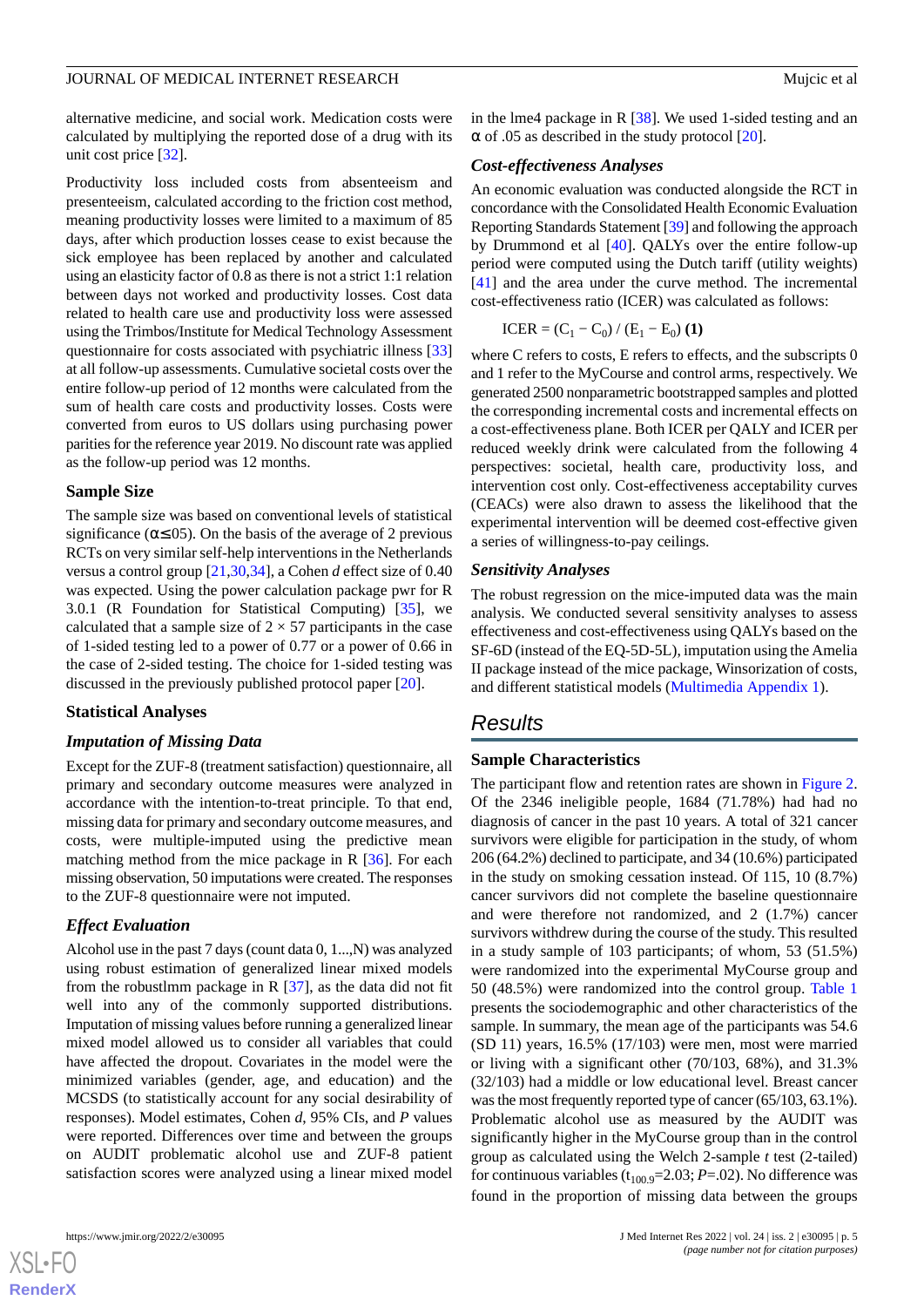$(\chi^2)$  = 2.5 *P*=.11; see [Multimedia Appendix 2](#page-12-13) for details). Data were missing because of loss to follow-up (participants who

did not respond after several reminders by email and telephone).

<span id="page-5-0"></span>**Figure 2.** CONSORT (Consolidated Standards of Reporting Trials) flowchart. RCT: randomized controlled trial.



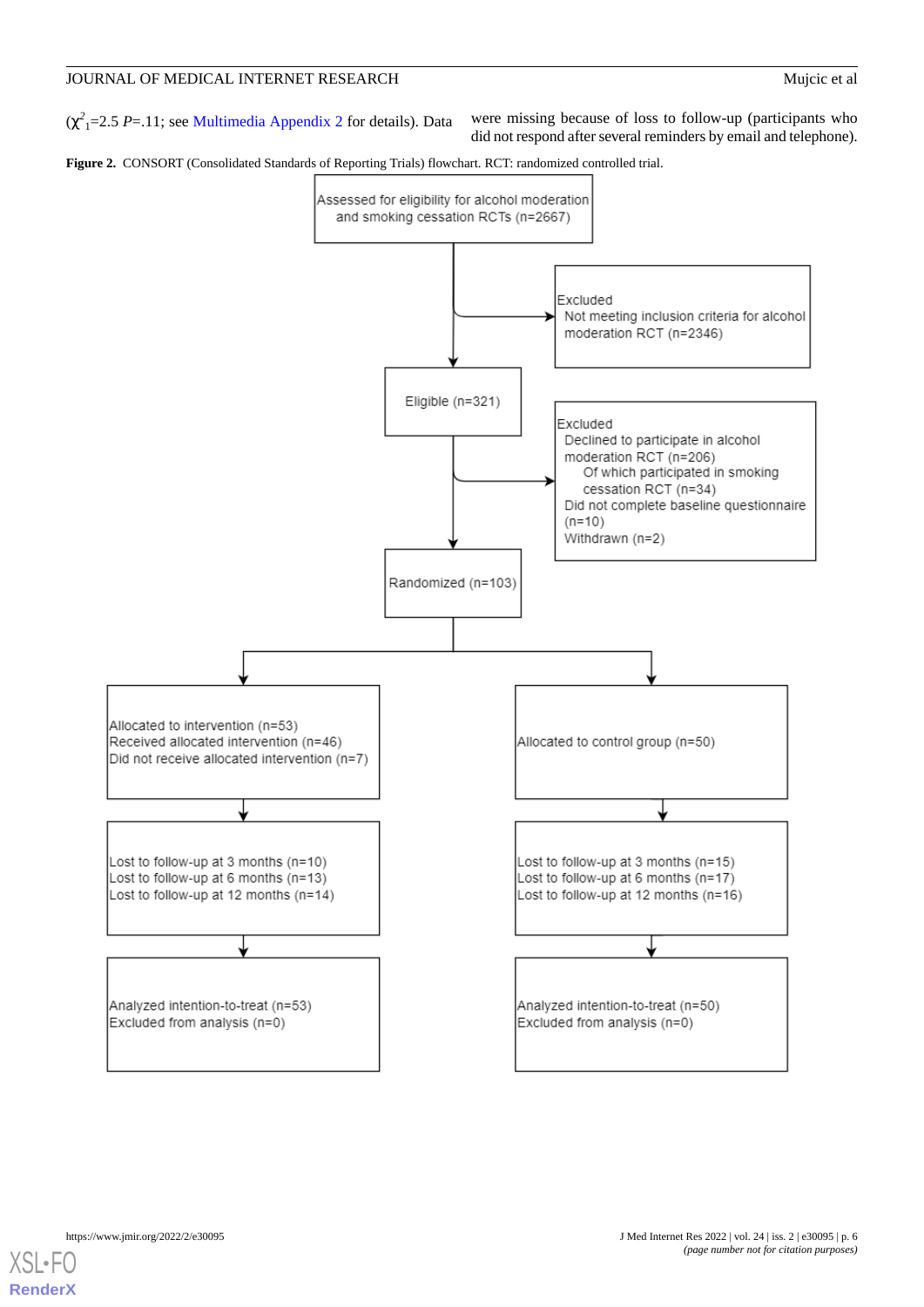<span id="page-6-0"></span>Table 1. Baseline characteristics<sup>a</sup>.

| Characteristic                                                     | $MyCourse (n=53)$ | Control $(n=50)$ | Total $(N=103)$ |
|--------------------------------------------------------------------|-------------------|------------------|-----------------|
| Gender, n (%)                                                      |                   |                  |                 |
| Women                                                              | 46 (87)           | 40 (80)          | 86 (83)         |
| Men                                                                | 7(13)             | 10(20)           | 17(17)          |
| Age (years), mean (SD)                                             | 54.5 (12.1)       | 54.6 (9.9)       | 54.6(11)        |
| Education, n (%)                                                   |                   |                  |                 |
| Higher level                                                       | 34(64)            | 37(74)           | 71 (69)         |
| Midlevel                                                           | 11(21)            | 11(22)           | 22(21)          |
| Lower level                                                        | 8(15)             | 2(4)             | 10(10)          |
| Marital status, n (%)                                              |                   |                  |                 |
| Married or living together                                         | 34(64)            | 36(72)           | 70 (68)         |
| Unmarried or living alone                                          | 6(11)             | 8(16)            | 14(14)          |
| Divorced                                                           | 10(19)            | 4(8)             | 14(14)          |
| Widowed                                                            | 3(6)              | 2(4)             | 5(5)            |
| Drinking behavior, mean (SD)                                       |                   |                  |                 |
| Number of drinks in past 7 days                                    | 26.8(19.0)        | 20.7(14.7)       | 23.8 (17.2)     |
| AUDIT <sup>b</sup>                                                 | 14.5(6.0)         | 12.2(5.4)        | 13.3(5.8)       |
| <b>Smoking behavior</b>                                            |                   |                  |                 |
| Smoked in last month, n (%)                                        | 10(19)            | 6(12)            | 16(16)          |
| Number of cigarettes in past 7 days among smokers, mean (SD)       | 87.9 (52.6)       | 81.6(68.5)       | 85.3 (56.8)     |
| Nicotine dependence, mean (SD)                                     | 0.6(1.7)          | 0.3(1.3)         | 0.5(1.5)        |
| Cancer diagnosis, n (%)                                            |                   |                  |                 |
| <b>Breast</b>                                                      | 38 (72)           | 27(54)           | 65(63)          |
| Uterus                                                             | 4(8)              | 2(4)             | 6(6)            |
| Head and neck                                                      | 1(2)              | 4(8)             | 5(5)            |
| Colon                                                              | 2(4)              | 3(6)             | 5(5)            |
| Lung                                                               | 1(2)              | 2(4)             | 3(3)            |
| Other (including bladder, lymphatic, melanoma, skin, and prostate) | 7(13)             | 12(24)           | 19(18)          |

<sup>a</sup>Percentages may not add up to 100 because of rounding.

<sup>b</sup>AUDIT: Alcohol Use Disorders Identification Test.

#### **Treatment Uptake and Satisfaction**

Overall, patients were most satisfied in the MyCourse group (Cohen *d*=0.81;  $t_{61}$ ,  $=$ 3.42; *P*<.001; see [Multimedia Appendix](#page-12-13) [2](#page-12-13) for the mean scores). Most participants logged in at least once (46/53, 87%). The average number of times the participants logged in was 31.4 (SD 50.5), with a median of 8 (range 0-254). For those who logged in at least once, the period between the first and last log-in was on average 105.6 (SD 125.6) days with a median of 45 days. There was little use of AM support besides MyCourse; no support was reported most often (control group: 26/50, 52%; MyCourse group: 26/53, 49%) and some connected with others who were also moderating their drinking (control group: 4/50, 8%; MyCourse group: 5/53, 9%). Of 103 participants, only 1 (0.9%) reported having had contact with a health care professional about AM.

[XSL](http://www.w3.org/Style/XSL)•FO **[RenderX](http://www.renderx.com/)**

#### **Incremental Effects**

#### *Primary Outcome*

Despite the randomization, there was an apparent, although nonsignificant, difference between the groups in baseline alcohol use [\(Table 1](#page-6-0)). The number of drinks consumed in the past week at the 6-month follow-up decreased by 38% in the MyCourse group and by 33% in the control group and even more at the 12-month follow-up—by 48% in the MyCourse group and 38% in the control group [\(Table 2](#page-7-0)). No difference in 7-day alcohol use was found between the groups (unstandardized regression coefficient, *B*=−2.1, 95% CI −7.6 to 3.1; *P*=.22; [Table 3](#page-7-1)) at 6 months—or at any of the other follow-up assessments—when controlling for MCSDS score, baseline alcohol use, gender, age, and education.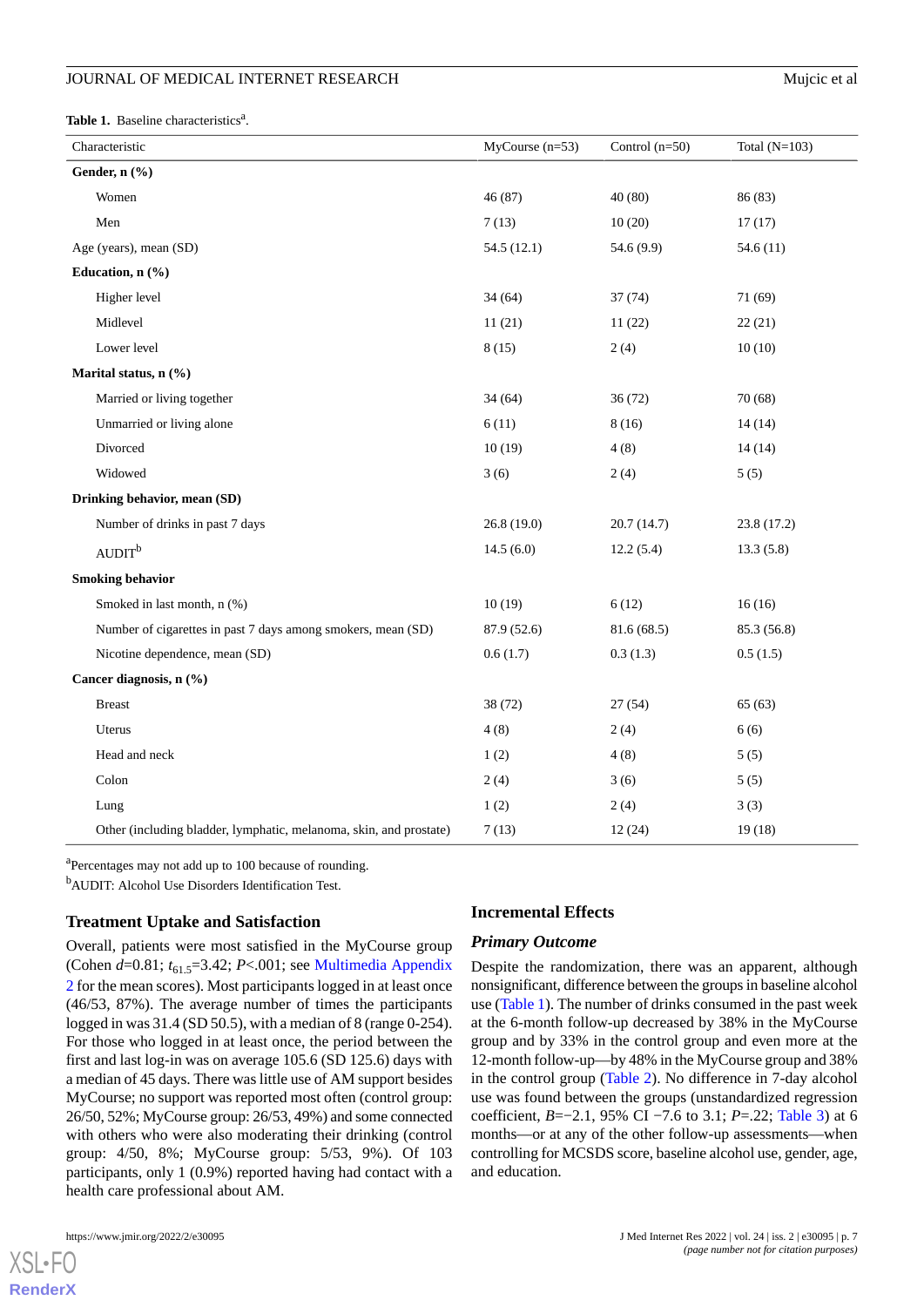# JOURNAL OF MEDICAL INTERNET RESEARCH Mujcic et al

<span id="page-7-0"></span>**Table 2.** Drinking behavior outcomes at the 3-, 6-, and 12-month follow-ups  $(N=103)^{a}$ .

| Variable                                                   | $MyCourse (n=53)$ | Control $(n=50)$ |
|------------------------------------------------------------|-------------------|------------------|
| Number of drinks in past 7 days, mean (SD) <sup>b</sup>    |                   |                  |
| Baseline                                                   | 26.8(19.0)        | 20.7(14.7)       |
| 3-month follow-up                                          | 17.3(15.8)        | 15.1(11.9)       |
| 6-month follow-up                                          | 16.6(15.2)        | 13.8(11.4)       |
| 12-month follow-up                                         | 13.9(11.0)        | 12.9(10.7)       |
| Change in number of drinks in past 7 days, mean $(SD)^{c}$ |                   |                  |
| 3-month follow-up                                          | $-8.5(12.0)$      | $-5.2(13.5)$     |
| 6-month follow-up                                          | $-9.4(15.0)$      | $-6.4(16.4)$     |
| 12-month follow-up                                         | $-12.1(16.3)$     | $-7.4(13.3)$     |
| $AUDITd$ , mean (SD)                                       |                   |                  |
| <b>Baseline</b>                                            | 14.5(6.0)         | 12.2(5.4)        |
| 6-month follow-up                                          | 11.3(6.2)         | 9.9(5.1)         |
| 12-month follow-up                                         | 10.0(6.0)         | 9.3(5.1)         |
| Abstinence, $n$ (%)                                        |                   |                  |
| 3-month follow-up                                          | 6(11)             | 7(14)            |
| 6-month follow-up                                          | 6(11)             | 8 (16)           |
| 12-month follow-up                                         | 5(10)             | 7(14)            |

<sup>a</sup>Missing data were imputed.

<sup>b</sup>The number of drinks per day was maximized at 11 units in the follow-up measurements for the imputation of missing data, meaning that 77 was the maximum number of drinks in the past 7 days.

<span id="page-7-1"></span><sup>c</sup>Mean number of drinks at follow-up minus the mean number of drinks at baseline.

<sup>d</sup>AUDIT: Alcohol Use Disorders Identification Test.

#### Table 3. Treatment effects on drinking behavior at the 3-, 6-, and 12-month follow-ups<sup>a</sup>.

| Outcome measure                              | Treatment effect                   |           |                     |
|----------------------------------------------|------------------------------------|-----------|---------------------|
|                                              | $B_{\text{adjusted}}$ (SE; 95% CI) | $P$ value | Cohen $d$ (95% CI)  |
| Number of drinks in past 7 days <sup>b</sup> |                                    |           |                     |
| 3-month follow-up                            | $-3.2$ (2.6; $-8.5$ to 1.9)        | .11       | N/A <sup>c</sup>    |
| 6-month follow-up                            | $-2.1$ (2.7; $-7.6$ to 3.1)        | .22       | N/A                 |
| 12-month follow-up                           | $-3.7$ (2.7; $-8.9$ to 1.6)        | .09       | N/A                 |
| AUDIT <sup>d</sup>                           |                                    |           |                     |
| 6-month follow-up                            | $-0.9(1.0)^e$                      | .21       | $0.3$ (-0.1 to 0.6) |
| 12-month follow-up                           | $-1.6(1.0)^e$                      | .06       | $0.1$ (-0.2 to 0.5) |

<sup>a</sup>Missing data were imputed.

<sup>b</sup>Adjusted coefficients are based on a robust regression mixed model with random intercept and fixed slope in which the outcome measure at follow-up is regressed upon baseline number of drinks, covariates, and group.

 $\rm^c$ N/A: not applicable.

<sup>d</sup>AUDIT: Alcohol Use Disorders Identification Test (adjusted coefficients are based on a linear mixed model with random intercept and fixed slope in which the outcome measure at follow-up is regressed upon baseline number of drinks, covariates, and group).

<sup>e</sup>95% CI value is not available.

**[RenderX](http://www.renderx.com/)**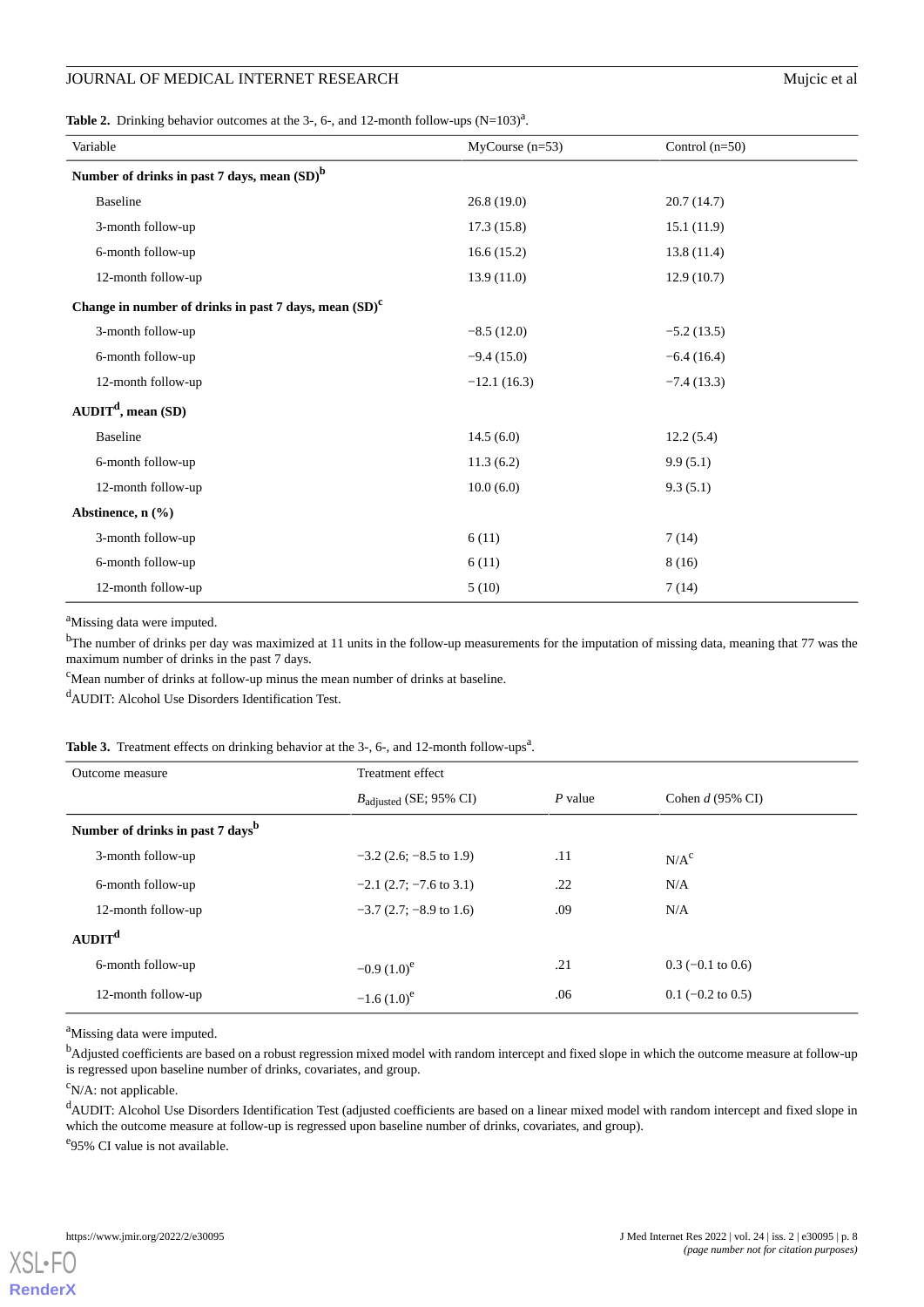#### *Secondary Outcomes*

AUDIT scores decreased over time in both groups ([Table 2](#page-7-0) and [Figure 3](#page-8-0)), but there was no difference between the groups (Cohen *d*=0.3, 95% CI −0.1 to 0.6; *P*=.21; [Table 3](#page-7-1)) at 6 months. The mean EQ-5D-5L QALYs score in the MyCourse group was 0.82 (SD 0.12) and in the control group 0.84 (SD 0.10). There was no significant effect of the treatment on the quality of life based on EQ-5D-5L scores ( $B_{\text{adjusted}}$ =0.003, SE 0.01; *P*=.39).

<span id="page-8-0"></span>**Figure 3.** Mean number of drinks in the past 7 days in both groups at baseline and during the course of the study, including SEs.



# **Incremental Costs**

[Table 4](#page-8-1) presents the costs per group and the incremental costs (cost difference between the MyCourse and control groups) per cost item. The intervention was costed at US \$279 per participant in the MyCourse group and US \$74 per participant in the control group. The average health care costs accumulated over the full 12-month follow-up time were US \$7840 (SD 11,767) per participant in the MyCourse group and US \$8233

(SD 15,077) per participant in the control group, and the incremental health care costs were US \$−393. Costs owing to productivity losses were mainly driven by absenteeism: US \$9532 (SD 19,389) per participant in the MyCourse group and US \$14,799 (SD 23,364) per participant in the control group, with high within-group variance. Incremental productivity costs per participant were on average US \$−5217 (SD 26,378). The average cumulative societal costs were US \$5404 (SD 42,859) lower in the MyCourse group compared with the control group.

<span id="page-8-1"></span>**Table 4.** Mean cumulative costs (in US \$) by group and incremental costs (N=103).

| Cost item                | $MyCourse (n=53), mean (SD)$ | Control ( $n=50$ ), mean (SD) | Incremental costs <sup><math>a</math></sup> (n=53), mean (SD) |
|--------------------------|------------------------------|-------------------------------|---------------------------------------------------------------|
| <b>Health care costs</b> | 7840 (11,767)                | 8233 (15,077)                 | $-393(19,125)$                                                |
| Specialized somatic      | 3819 (5772)                  | 3627 (6463)                   | 192 (8665)                                                    |
| Specialized psychiatric  | 1209 (3878)                  | 688 (1906)                    | 521 (4321)                                                    |
| Patient and family costs | 953 (5517)                   | 178 (1811)                    | 775 (5807)                                                    |
| Other                    | 907 (1142)                   | 1126 (1434)                   | $-219(1833)$                                                  |
| Medication               | 953 (5479)                   | 2613 (10,521)                 | $-1660(11,862)$                                               |
| <b>Productivity loss</b> | 9972 (1934)                  | 15,189 (26,307)               | $-5217(26,378)$                                               |
| Presenteeism             | 153 (319)                    | 210 (408)                     | $-57(518)$                                                    |
| Absenteeism              | 9532 (19,389)                | 14,799 (26,364)               | $-5267(32,726)$                                               |
| Unpaid work              | 452 (1049)                   | 474 (1007)                    | $-22(1454)$                                                   |
| Intervention costs       | 279 (0)                      | 74 (0)                        | 205(0)                                                        |
| Total societal costs     | 18,092 (25,662)              | 23,496 (34,327)               | $-5404(42,859)$                                               |

<sup>a</sup>Costs in the MyCourse group minus costs in the control group.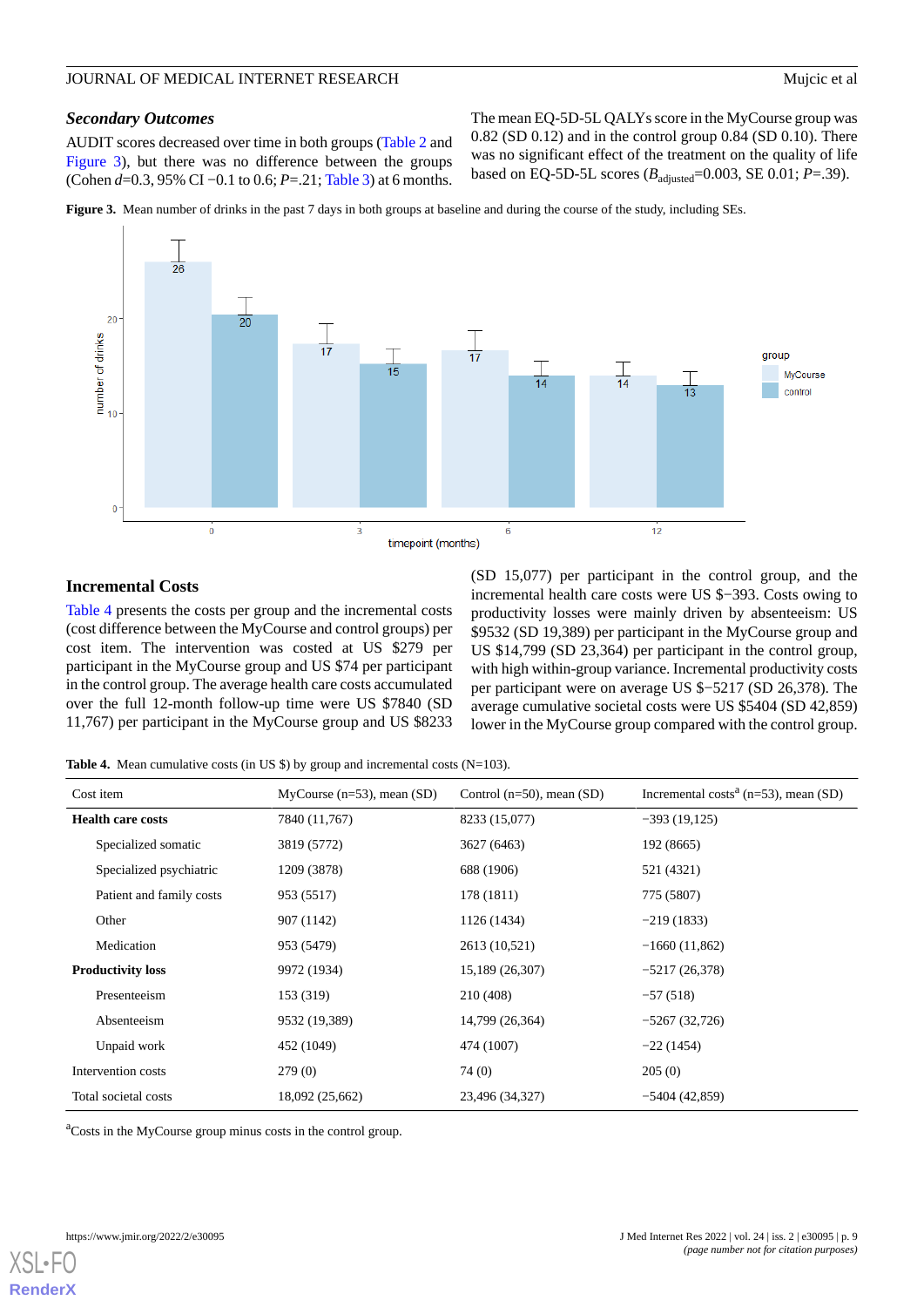#### **Cost-Utility**

With QALY as the outcome, the ICER was US \$314,606 (95% CI 186,201-553,552). The cost-effectiveness plane [\(Figure 4](#page-9-0)) shows that there is a 63% chance that the MyCourse intervention will lead to fewer QALYs gained at lower societal costs and a 15% chance that it will lead to more QALYs gained at lower societal costs. The relatively high ICERs are mostly a result of a difference in productivity costs [\(Table 4\)](#page-8-1) and a very small differential effect on QALYs.

Assuming an intervention-cost-only perspective, the ICER per QALY gained became negative (US \$−11,930; 95% CI −18,440 to −8912), indicating that intervention costs were higher and the QALY gains were lower in the MyCourse group compared with the control group.

<span id="page-9-0"></span>



#### **Cost-effectiveness**

The MyCourse group reduced their number of weekly drinks more on average (mean 12.1, SD 16.3 drinks) than the control group (mean 7.4, SD 13.3 drinks) over a 12-month period and at lower societal costs. ICER per reduced drink was calculated at US \$−1158 (95% CI −1609 to −781), indicating that compared with the control group each additional reduced drink in the MyCourse group was associated with a societal cost reduction. There is a 78% chance that the MyCourse intervention

will lead to more weekly reduced drinks at lower societal costs and a 16% chance that it will lead to more weekly reduced drinks at higher costs ([Figure 4\)](#page-9-0). MyCourse will be preferred over the control group at any willingness-to-pay level (see [Figure 4](#page-9-0) for the CEAC curve). Assuming an intervention-cost-only perspective, a reduction of 1 additional weekly drink would cost an additional US \$44 (95% CI 38-53) in the MyCourse group compared with the control group. [Table](#page-10-0) [5](#page-10-0) shows a breakdown by perspective.

[XSL](http://www.w3.org/Style/XSL)•FO **[RenderX](http://www.renderx.com/)**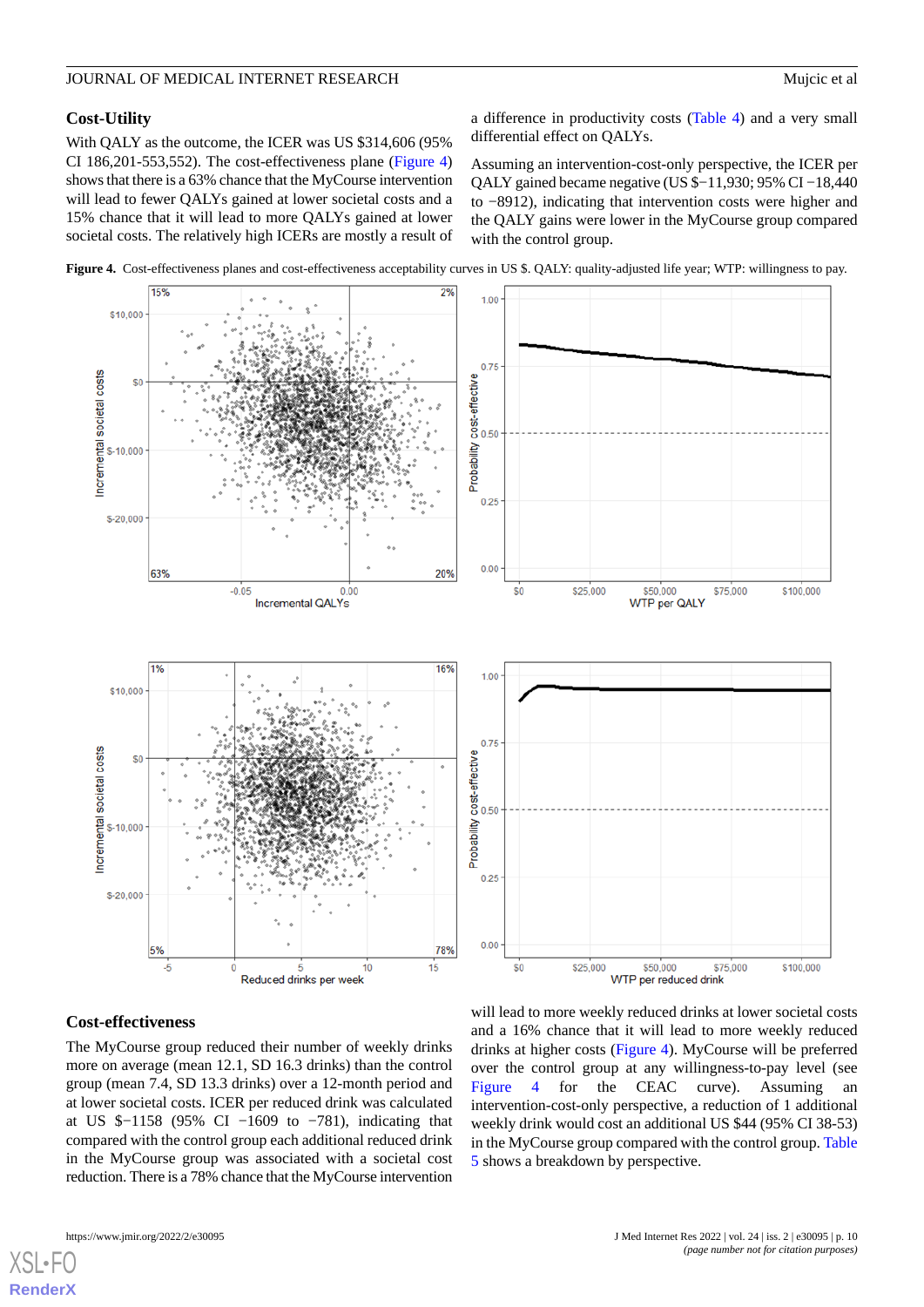<span id="page-10-0"></span>

|  |  |  | <b>Table 5.</b> Incremental cost-effectiveness ratios between baseline and the 12-month follow-up <sup>a</sup> . |
|--|--|--|------------------------------------------------------------------------------------------------------------------|
|--|--|--|------------------------------------------------------------------------------------------------------------------|

| Perspective            | Incremental costs per $QALY^b$ (US \$) | Incremental costs per reduced drink (US \$) |
|------------------------|----------------------------------------|---------------------------------------------|
|                        | Value, mean (95% CI)                   | Value, mean (95% CI)                        |
| Health care            | $22,859$ (-18,584 to 78,705)           | $-84$ ( $-242$ to 74)                       |
| Productivity loss      | 303,677 (198,917 to 516,624)           | $-1118$ (-1497 to -823)                     |
| Intervention cost only | $-11,930$ ( $-18,440$ to $-8912$ )     | 44 (38 to 53)                               |
| Societal               | 314,606 (186,201 to 553,552)           | $-1158(-1609$ to $-781$ )                   |

<sup>a</sup>The incremental cost-effectiveness ratios were calculated as follows:  $(C_1-C_0) / (E_1-E_0)$ , where C refers to costs, E refers to effects, and the subscripts 0 and 1 refer to the experimental and control arms, respectively.

 $b_{\text{QALY: quality-adjusted life year (as measured by the 5-level EuroQol 5 Dimension)}$ .

#### **Sensitivity Analyses**

Sensitivity analyses of the Amelia II-imputed data  $(B_{\text{adjusted}}=2.1,$ SE 1.8;  $P = .12$ ) and completers-only data ( $B_{\text{adjusted}} = 1.7$ , SE 1.4; *P*=.12) as well as a negative binomial mixed model on the mice-imputed data (incidence rate ratio=1.05, 95% CI 0.79-1.4; *P*=.38) corroborated the main findings and showed no effect of treatment on the number of drinks in the past week. All sensitivity analyses showed a decrease in alcohol use in both groups. Because of the apparent, although nonsignificant difference, between the groups in baseline alcohol use, we also modeled the individual change scores in alcohol use in a robust regression. Although the average reduction in alcohol use at 6 and 12 months was larger in the MyCourse group, the difference was not statistically significant, yielding the same results (*B*<sub>adiusted</sub>=−2.1, SE 1.8; *P*=.12; [Table 2\)](#page-7-0). When QALYs were based on SF-6D scores, results of the economic evaluation remained similar. When Winsorization of extreme costs was applied at the 95th percentile, the cost-effectiveness planes and CEAC curves remained similar ([Multimedia Appendix 3\)](#page-12-14); however, ICER per EQ-5D-5L QALY was US \$118,287 (95% CI 51,324-235,817), and ICER per reduced drink became less extreme (US \$−435, 95% CI −680 to −219). Overall, the sensitivity analyses attested to the robustness of the findings in the main analysis.

# *Discussion*

#### **Principal Findings**

We evaluated the effectiveness and cost-effectiveness of *MyCourse–Moderate Drinking*, a digital AM intervention for cancer survivors versus a web-based noninteractive information brochure. At the 6-month follow-up, the number of drinks in the past 7 days was reduced by 38% in the MyCourse group (mean −9.4, SD 15.0 standard units) and by 33% in the control group (mean −6.4, SD 16.4 standard units) and even further at the 12-month follow-up (MyCourse group: mean −12.1, SD 16.3 standard units; control group: mean −7.4, SD 13.3 standard units). No significant difference in 7-day alcohol use was found between the groups at any of the follow-up points. AUDIT scores decreased over time in both groups, but there was no statistically significant difference between the MyCourse group and the control group. Importantly, the participants were more satisfied in the MyCourse group.

[XSL](http://www.w3.org/Style/XSL)•FO **[RenderX](http://www.renderx.com/)**

In the cost-effectiveness analyses, the MyCourse group led to fewer QALYs and more reduced drinks, both at lower societal costs. Thus, MyCourse has shown to be more effective and cost-saving for number of reduced drinks.

From a societal perspective, the MyCourse group gained fewer QALYs at lower societal costs. The MyCourse intervention itself was associated with higher intervention costs than the noninteractive information brochure. Both ICERs reflected only marginally higher QALY gains in the control group. This study did not find any effect of MyCourse on QALYs. It could be hypothesized that a longer follow-up period would have been necessary for improvements in quality of life to take place in a population of cancer survivors, as their quality of life may be more directly influenced by factors pertaining to the cancer diagnosis (eg, invasiveness of cancer treatment, disease stage, cancer-related physical symptoms, and comorbidities) [[42\]](#page-14-6). Therefore, we conclude that the MyCourse intervention seems more economically sustainable from a societal perspective than the noninteractive information brochure in reducing the number of drinks over a 12-month time horizon, whereas, to find evidence of possible cost-utility of a digital AM intervention, a longer follow-up period might be needed.

The difference in baseline alcohol use might be a possible explanation for the seemingly different conclusions between the incremental effect analysis and the cost-effectiveness analysis on the greater reduction of 7-day alcohol use in the MyCourse group. Even though the participants were randomized, at baseline, the participants in the MyCourse group had higher AUDIT scores and consumed more drinks on average than the participants in the control group (although the difference between the groups was not significant). At the 3-, 6-, and 12-month follow-ups, there was no significant difference in the number of drinks consumed in the past week or the AUDIT scores between the 2 groups. Thus, the larger nominal reduction in the number of drinks in the MyCourse group does not reflect a difference in the number of drinks at any of the follow-up assessments but rather a difference at baseline. This baseline difference translates differently in the incremental effect analysis, assessing differences at discrete time points, compared with the cost-effectiveness analysis, assessing differences over a period (12 months). It is also possible that, because of insufficient power, no significant difference was found in the incremental effect analysis, whereas, in the cost-effectiveness analysis, this was of lesser influence.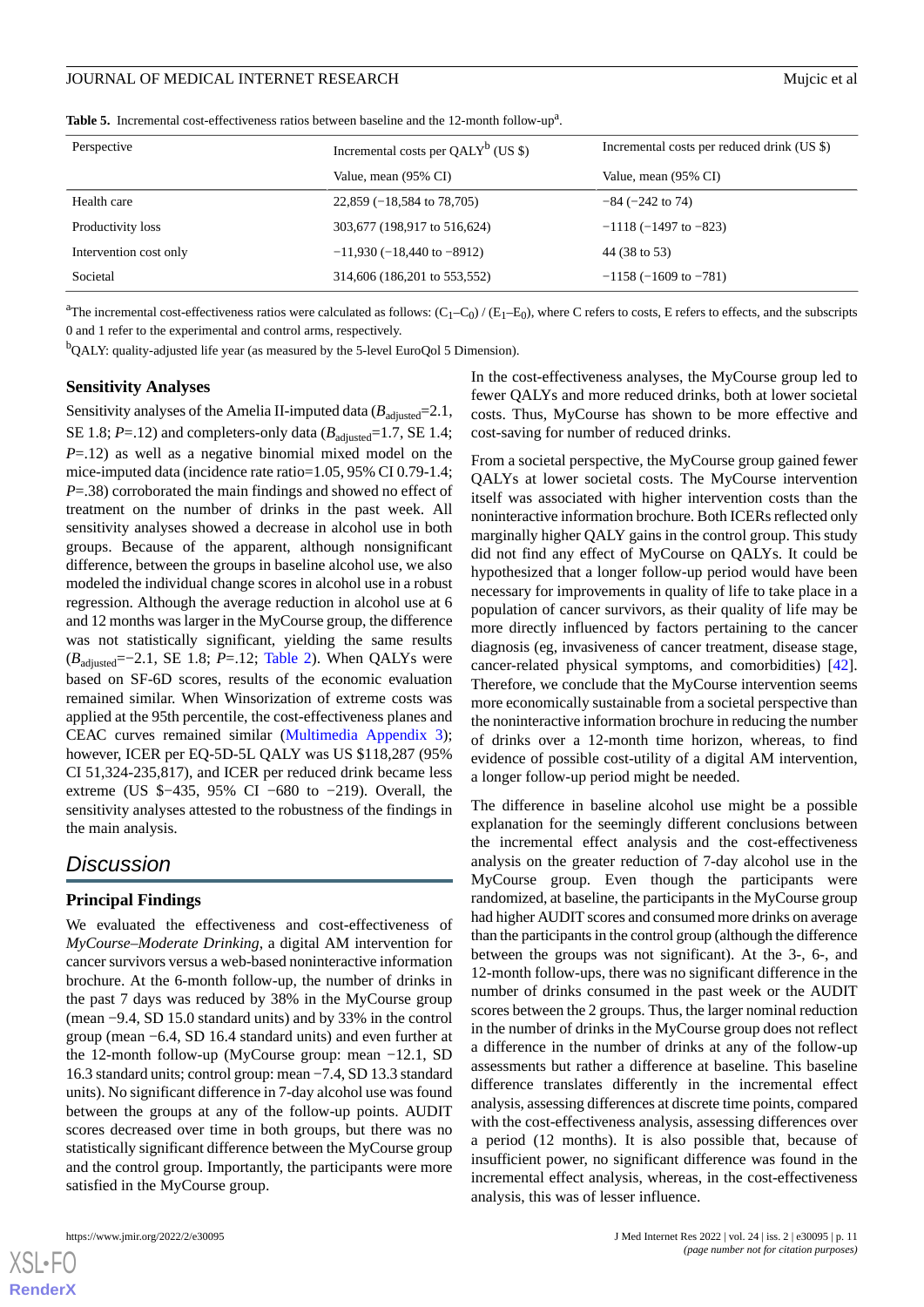#### **Wider Context**

Meta-analyses of brief AM interventions [\[11](#page-12-10)] and AM internet interventions [[10\]](#page-12-9) among the general population have found that alcohol use in the past 7 days in the intervention group was reduced by approximately 20-50 g more than in the control group. Although this study did not find a significant effect on the AM rates of the MyCourse intervention over the control condition, we did find considerable reductions of approximately 70 g of ethanol at the 12-month follow-up in the control group and 120 g in the MyCourse group. These increasing reductions at longer follow-up assessments were also found in a previous digital AM intervention study [[43\]](#page-14-7). In line with limited previous studies on brief and digital AM interventions [\[13](#page-13-0)[-15](#page-13-2)], this study showed that a digital AM intervention can be cost-effective among cancer survivors. Unfortunately, because of a lack of literature, no comparisons could be made to other dedicated AM interventions for cancer survivors. A study on a telephone-counseling, combined alcohol, smoking, and depression intervention for head and neck cancer survivors also found a decrease in AUDIT scores after 6 months in both groups and no differential effect between the experimental intervention and the control group receiving only the nurse-delivered, face-to-face, 45-minute assessment, including a handout with referrals for further care (which the experimental group received as well) [[44\]](#page-14-8).

The lack of difference in alcohol use in the past 7 days between the MyCourse group and the control group might be due to several study aspects. It is also possible that because of the inclusion criterion of having the intention to reduce one's alcohol use, participants in both groups were highly motivated to change their alcohol use and that this obscured any effect of the MyCourse group. In addition, during this study, great efforts were made to recruit participants. At the time of recruitment in 2016-2018, AM discussion and support for cancer survivors was not well-implemented in many oncology settings; therefore, the researchers invested in informing oncology department staff on the importance and benefits of addressing AM in cancer survivors. Recruitment efforts were not only aimed at professionals; a dedicated website and a social media campaign were also in place, aiming to inform cancer survivors about the short-term benefits of AM after a cancer diagnosis while emphasizing an accepting tone to reduce possible feelings of guilt and ultimately guiding survivors to participate in the study. These recruitment efforts alone might have served as an intervention by focusing attention on AM. For cancer survivors not yet considering AM, the first step would be to address the knowledge gap on the adverse health effects of alcohol [\[45](#page-14-9),[46\]](#page-14-10).

Second, the assessment load in this study was substantial, and the participants received multiple reminder emails and telephone calls from the researchers to fill out the survey at the respective follow-up measurement waves. Although these calls were kept as short as possible, some participants might have experienced them as part of the intervention; thus, possibly contributing to an intervention effect and making participants think regularly about their drinking behavior and feel supported [[47](#page-14-11)[,48](#page-14-12)]. This minimal guidance could thus have increased the AM rates in the control group. Future research should evaluate whether addressing AM in an accepting manner and with multiple repeated short reminders can encourage AM in cancer survivors.

It is possible that a true effect was not found in this study because the sample size was smaller than intended (103 instead of 114 participants). It is unlikely that the use of additional support explains the reduction of alcohol use in the control group, as very few people used any additional support. Low use of additional support was also found in a previous Dutch study on digital AM support [[49\]](#page-14-13). Although the control group was as effective as the MyCourse group in reducing alcohol use in the incremental effect analyses, considering the significantly higher satisfaction rates and better economic sustainability in the MyCourse group, it would be preferable to offer the MyCourse group.

#### **Strengths and Limitations**

An important strength of this study is that the evaluation was conducted in a real-world setting; recruitment was done through both offline and web-based channels, which could plausibly be used in case of future implementation. This study succeeded in recruiting cancer survivors from a range of cancer types. The median number of times participants logged into MyCourse was high (8 times). Several sensitivity analyses have attested to the robustness of the findings. The long-term follow-up of this study showed that AM is sustained over a long period. The results should be interpreted in light of the limitations of the study. Most of this study's sample were women (86/103, 83.4%); thus, cautioning the generalization of the results to men. The participants were not blinded to their intervention allocation. Not all participants complied with the advised daily use of MyCourse for 4 weeks, and this might have influenced effects in the MyCourse group. A follow-up period of  $>12$  months might be needed to find evidence of possible cost-utility of a digital AM intervention in cancer survivors.

#### **Conclusions**

To the best of our knowledge, this is the first study on a digital AM intervention for cancer survivors, and it showed that alcohol use was reduced by one-third in both the MyCourse and control groups and that this effect was sustained over 12 months. No significant differential effect on alcohol use between the MyCourse group and the control group was observed at the follow-ups, although cancer survivors were more satisfied in the MyCourse group. From a societal perspective, the MyCourse group seems economically more sustainable for reducing the number of drinks, as a greater reduction in the number of drinks over time was observed against lower societal costs.

#### **Acknowledgments**

The authors would like to thank Diede Kesler for her assistance in the recruitment and follow-up assessments of the participants, Yvonne Borghans for her assistance in the follow-up assessments of the participants, and professor Dr Filip Smit for his guidance in the economic evaluations. This study was supported by grant TBOS2014–7169 from the Dutch Cancer Society (KWF

 $XS$ -FO **[RenderX](http://www.renderx.com/)**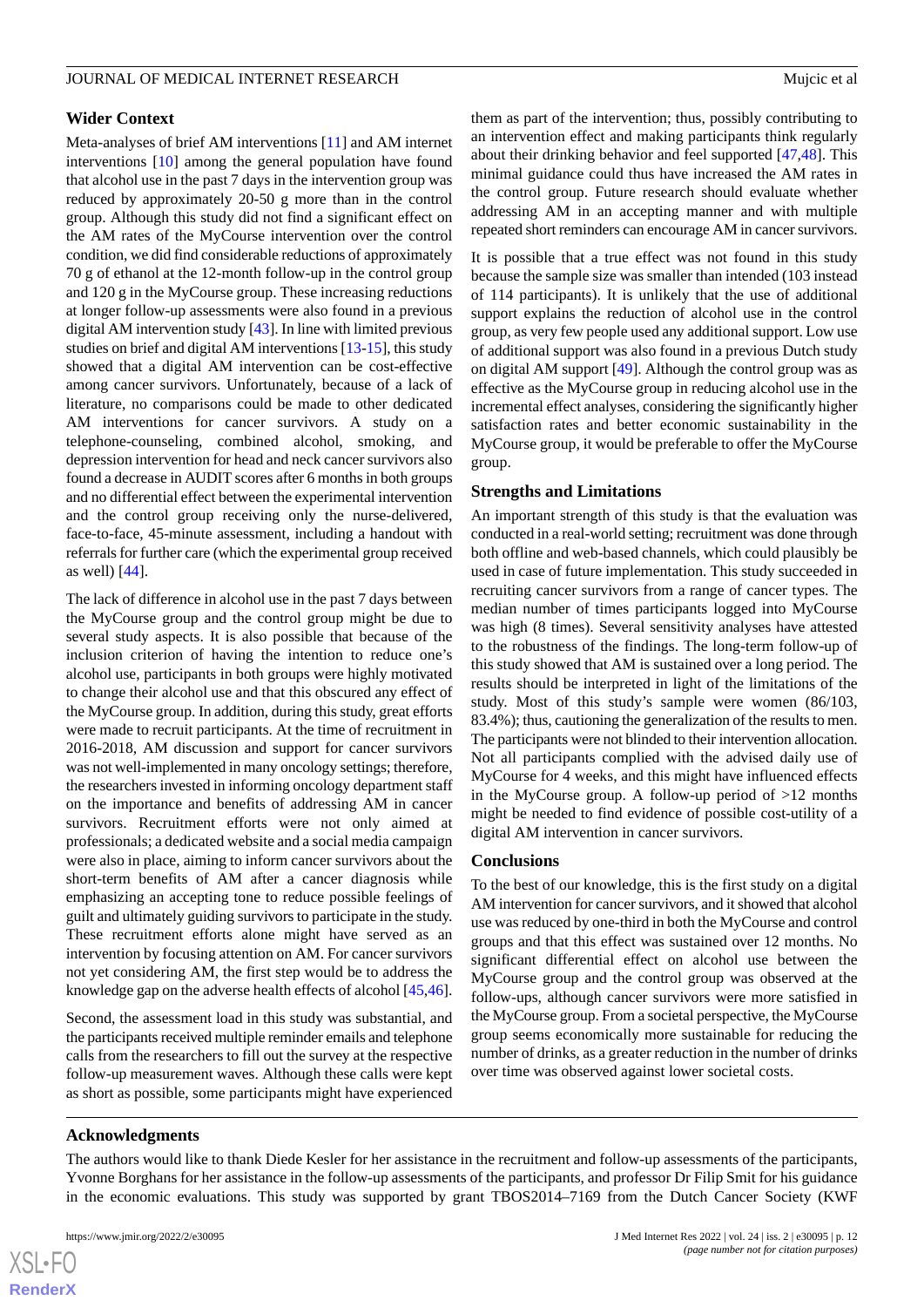Kankerbestrijding). The sponsor had no role in the design, data collection, analysis and interpretation of the data, writing of the paper, or the decision to submit for publication.

# **Conflicts of Interest**

The intervention described in this study was developed by the Trimbos Institute (the Netherlands Institute for Mental Health and Addiction). The authors declare that they have no other competing interests.

# <span id="page-12-12"></span>**Multimedia Appendix 1**

<span id="page-12-13"></span>Additional information on Methods. [[DOCX File , 16 KB](https://jmir.org/api/download?alt_name=jmir_v24i2e30095_app1.docx&filename=5f0780581cd6f63722cc48b71c2305e7.docx)-[Multimedia Appendix 1\]](https://jmir.org/api/download?alt_name=jmir_v24i2e30095_app1.docx&filename=5f0780581cd6f63722cc48b71c2305e7.docx)

# **Multimedia Appendix 2**

<span id="page-12-14"></span>Attrition and satisfaction with the intervention. [[DOCX File , 17 KB](https://jmir.org/api/download?alt_name=jmir_v24i2e30095_app2.docx&filename=d6267fff894a26c58808003420691591.docx)-[Multimedia Appendix 2\]](https://jmir.org/api/download?alt_name=jmir_v24i2e30095_app2.docx&filename=d6267fff894a26c58808003420691591.docx)

# **Multimedia Appendix 3**

Cost-effectiveness planes and cost-effectiveness acceptability curves after Winsorization. [DOCX File, 133 KB-Multimedia Appendix 3]

# **Multimedia Appendix 4**

<span id="page-12-0"></span>CONSORT-eHEALTH checklist (V 1.6.1). [[PDF File \(Adobe PDF File\), 1210 KB](https://jmir.org/api/download?alt_name=jmir_v24i2e30095_app4.pdf&filename=8ebbdeec9b1fb03895222448115b9795.pdf)-[Multimedia Appendix 4\]](https://jmir.org/api/download?alt_name=jmir_v24i2e30095_app4.pdf&filename=8ebbdeec9b1fb03895222448115b9795.pdf)

### <span id="page-12-1"></span>**References**

- 1. Supramaniam R. New malignancies among cancer survivors: SEER cancer registries, 1973-2000. J Epidemiol Community Health 2008 Apr 01;62(4):375-376. [doi: [10.1136/jech.2007.063560](http://dx.doi.org/10.1136/jech.2007.063560)]
- <span id="page-12-3"></span><span id="page-12-2"></span>2. Rock CL, Doyle C, Demark-Wahnefried W, Meyerhardt J, Courneya KS, Schwartz AL, et al. Nutrition and physical activity guidelines for cancer survivors. CA Cancer J Clin 2012;62(4):243-274 [\[FREE Full text\]](http://dx.doi.org/10.3322/caac.21142) [doi: [10.3322/caac.21142\]](http://dx.doi.org/10.3322/caac.21142) [Medline: [22539238](http://www.ncbi.nlm.nih.gov/entrez/query.fcgi?cmd=Retrieve&db=PubMed&list_uids=22539238&dopt=Abstract)]
- <span id="page-12-4"></span>3. Praud D, Rota M, Rehm J, Shield K, Zatoński W, Hashibe M, et al. Cancer incidence and mortality attributable to alcohol consumption. Int J Cancer 2016 Mar 15;138(6):1380-1387 [[FREE Full text](https://doi.org/10.1002/ijc.29890)] [doi: [10.1002/ijc.29890\]](http://dx.doi.org/10.1002/ijc.29890) [Medline: [26455822](http://www.ncbi.nlm.nih.gov/entrez/query.fcgi?cmd=Retrieve&db=PubMed&list_uids=26455822&dopt=Abstract)]
- <span id="page-12-5"></span>4. Diet, nutrition, physical activity and cancer: a global perspective. World Cancer Research Fund and American Institute for Cancer Research. 2018. URL:<https://www.wcrf.org/diet-and-cancer/> [accessed 2021-12-14]
- <span id="page-12-6"></span>5. Mowls DS, Brame LS, Martinez SA, Beebe LA. Lifestyle behaviors among US cancer survivors. J Cancer Surviv 2016 Aug;10(4):692-698. [doi: [10.1007/s11764-016-0515-x\]](http://dx.doi.org/10.1007/s11764-016-0515-x) [Medline: [26820142\]](http://www.ncbi.nlm.nih.gov/entrez/query.fcgi?cmd=Retrieve&db=PubMed&list_uids=26820142&dopt=Abstract)
- <span id="page-12-7"></span>6. Shingler E, Robles LA, Perry R, Penfold C, Ness AR, Thomas S, et al. Systematic review evaluating randomized controlled trials of smoking and alcohol cessation interventions in people with head and neck cancer and oral dysplasia. Head Neck 2018 Aug;40(8):1845-1853 [[FREE Full text](http://europepmc.org/abstract/MED/29603464)] [doi: [10.1002/hed.25138\]](http://dx.doi.org/10.1002/hed.25138) [Medline: [29603464](http://www.ncbi.nlm.nih.gov/entrez/query.fcgi?cmd=Retrieve&db=PubMed&list_uids=29603464&dopt=Abstract)]
- <span id="page-12-8"></span>7. Mujcic A, Blankers M, Bommelé J, Boon B, Berman AH, Verdonck-de Leeuw IM, et al. The effectiveness of distance-based interventions for smoking cessation and alcohol moderation among cancer survivors: a meta-analysis. Psychooncology 2020 Jan;29(1):49-60 [[FREE Full text](http://europepmc.org/abstract/MED/31663182)] [doi: [10.1002/pon.5261](http://dx.doi.org/10.1002/pon.5261)] [Medline: [31663182\]](http://www.ncbi.nlm.nih.gov/entrez/query.fcgi?cmd=Retrieve&db=PubMed&list_uids=31663182&dopt=Abstract)
- <span id="page-12-9"></span>8. Lauridsen SV, Thomsen T, Kaldan G, Lydom LN, Tønnesen H. Smoking and alcohol cessation intervention in relation to radical cystectomy: a qualitative study of cancer patients' experiences. BMC Cancer 2017 Nov 25;17(1):793 [[FREE Full](https://bmccancer.biomedcentral.com/articles/10.1186/s12885-017-3792-5) [text](https://bmccancer.biomedcentral.com/articles/10.1186/s12885-017-3792-5)] [doi: [10.1186/s12885-017-3792-5\]](http://dx.doi.org/10.1186/s12885-017-3792-5) [Medline: [29178899](http://www.ncbi.nlm.nih.gov/entrez/query.fcgi?cmd=Retrieve&db=PubMed&list_uids=29178899&dopt=Abstract)]
- <span id="page-12-10"></span>9. Kopp LM, Gastelum Z, Guerrero CH, Howe CL, Hingorani P, Hingle M. Lifestyle behavior interventions delivered using technology in childhood, adolescent, and young adult cancer survivors: a systematic review. Pediatr Blood Cancer 2017 Dec;64(1):13-17. [doi: [10.1002/pbc.26166\]](http://dx.doi.org/10.1002/pbc.26166) [Medline: [27468131](http://www.ncbi.nlm.nih.gov/entrez/query.fcgi?cmd=Retrieve&db=PubMed&list_uids=27468131&dopt=Abstract)]
- <span id="page-12-11"></span>10. Riper H, Hoogendoorn A, Cuijpers P, Karyotaki E, Boumparis N, Mira A, et al. Effectiveness and treatment moderators of internet interventions for adult problem drinking: an individual patient data meta-analysis of 19 randomised controlled trials. PLoS Med 2018 Dec 18;15(12):e1002714 [\[FREE Full text](https://dx.plos.org/10.1371/journal.pmed.1002714)] [doi: [10.1371/journal.pmed.1002714\]](http://dx.doi.org/10.1371/journal.pmed.1002714) [Medline: [30562347\]](http://www.ncbi.nlm.nih.gov/entrez/query.fcgi?cmd=Retrieve&db=PubMed&list_uids=30562347&dopt=Abstract)
- 11. Kaner E, Beyer F, Dickinson HO, Pienaar E, Campbell F, Schlesinger C, et al. Effectiveness of brief alcohol interventions in primary care populations. Cochrane Database Syst Rev 2007 Apr 18;2(2):CD004148. [doi: [10.1002/14651858.CD004148.pub3\]](http://dx.doi.org/10.1002/14651858.CD004148.pub3) [Medline: [17443541](http://www.ncbi.nlm.nih.gov/entrez/query.fcgi?cmd=Retrieve&db=PubMed&list_uids=17443541&dopt=Abstract)]
- 12. Kaner EF, Beyer FR, Garnett C, Crane D, Brown J, Muirhead C, et al. Personalised digital interventions for reducing hazardous and harmful alcohol consumption in community-dwelling populations. Cochrane Database Syst Rev 2017 Dec 25;9:CD011479. [doi: [10.1002/14651858.CD011479.pub2\]](http://dx.doi.org/10.1002/14651858.CD011479.pub2) [Medline: [28944453](http://www.ncbi.nlm.nih.gov/entrez/query.fcgi?cmd=Retrieve&db=PubMed&list_uids=28944453&dopt=Abstract)]

[XSL](http://www.w3.org/Style/XSL)•FO **[RenderX](http://www.renderx.com/)**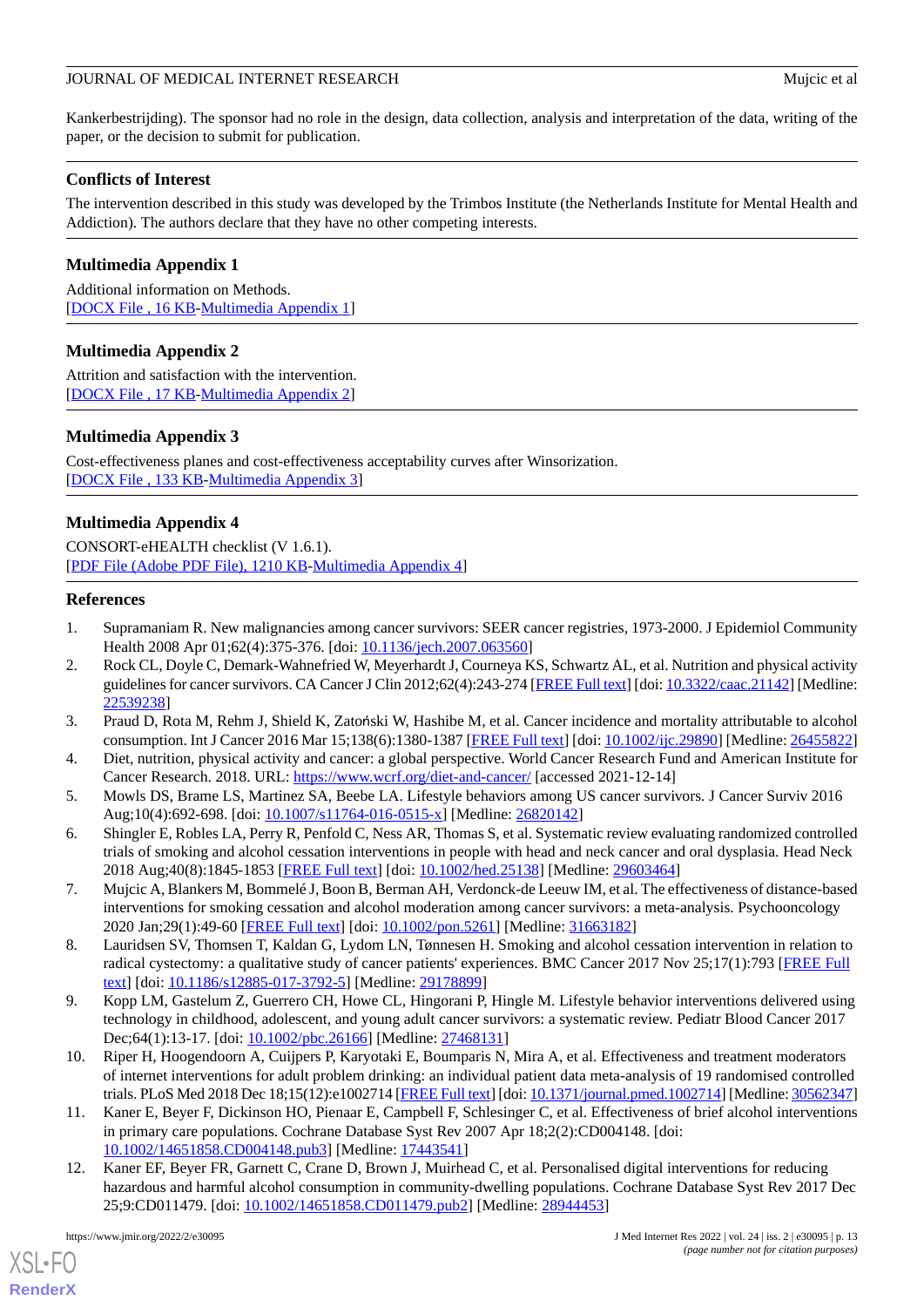- <span id="page-13-0"></span>13. Angus C, Latimer N, Preston L, Li J, Purshouse R. What are the implications for policy makers? A systematic review of the cost-effectiveness of screening and brief interventions for alcohol misuse in primary care. Front Psychiatry 2014 Sep 01;5:114 [[FREE Full text](https://doi.org/10.3389/fpsyt.2014.00114)] [doi: [10.3389/fpsyt.2014.00114\]](http://dx.doi.org/10.3389/fpsyt.2014.00114) [Medline: [25225487\]](http://www.ncbi.nlm.nih.gov/entrez/query.fcgi?cmd=Retrieve&db=PubMed&list_uids=25225487&dopt=Abstract)
- <span id="page-13-1"></span>14. Angus C, Li J, Romero-Rodriguez E, Anderson P, Parrott S, Brennan A. Cost-effectiveness of strategies to improve delivery of brief interventions for heavy drinking in primary care: results from the ODHIN trial. Eur J Public Health 2019 Apr 01;29(2):219-225. [doi: [10.1093/eurpub/cky181\]](http://dx.doi.org/10.1093/eurpub/cky181) [Medline: [30239676](http://www.ncbi.nlm.nih.gov/entrez/query.fcgi?cmd=Retrieve&db=PubMed&list_uids=30239676&dopt=Abstract)]
- <span id="page-13-2"></span>15. Drost RM, Paulus AT, Jander AF, Mercken L, de Vries H, Ruwaard D, et al. A web-based computer-tailored alcohol prevention program for adolescents: cost-effectiveness and intersectoral costs and benefits. J Med Internet Res 2016 Apr 21;18(4):e93 [\[FREE Full text](http://www.jmir.org/2016/4/e93/)] [doi: [10.2196/jmir.5223\]](http://dx.doi.org/10.2196/jmir.5223) [Medline: [27103154](http://www.ncbi.nlm.nih.gov/entrez/query.fcgi?cmd=Retrieve&db=PubMed&list_uids=27103154&dopt=Abstract)]
- <span id="page-13-4"></span><span id="page-13-3"></span>16. Murray E, Hekler EB, Andersson G, Collins LM, Doherty A, Hollis C, et al. Evaluating digital health interventions: key questions and approaches. Am J Prev Med 2016 Nov;51(5):843-851 [\[FREE Full text\]](http://europepmc.org/abstract/MED/27745684) [doi: [10.1016/j.amepre.2016.06.008](http://dx.doi.org/10.1016/j.amepre.2016.06.008)] [Medline: [27745684](http://www.ncbi.nlm.nih.gov/entrez/query.fcgi?cmd=Retrieve&db=PubMed&list_uids=27745684&dopt=Abstract)]
- <span id="page-13-5"></span>17. Ross J, Stevenson F, Lau R, Murray E. Factors that influence the implementation of e-health: a systematic review of systematic reviews (an update). Implement Sci 2016 Oct 26;11(1):146 [\[FREE Full text\]](https://www.gov.uk/government/uploads/system/uploads/attachment_data/file/550866/Wachter_Review_Accessible.pdf.%20Accessed%2027%20Sept%202016) [doi: [10.1186/s13012-016-0510-7](http://dx.doi.org/10.1186/s13012-016-0510-7)] [Medline: [27782832](http://www.ncbi.nlm.nih.gov/entrez/query.fcgi?cmd=Retrieve&db=PubMed&list_uids=27782832&dopt=Abstract)]
- <span id="page-13-6"></span>18. Krebber AM, Buffart LM, Kleijn G, Riepma IC, de Bree R, Leemans CR, et al. Prevalence of depression in cancer patients: a meta-analysis of diagnostic interviews and self-report instruments. Psychooncology 2014 Feb 16;23(2):121-130 [\[FREE](https://doi.org/10.1002/pon.3409) [Full text\]](https://doi.org/10.1002/pon.3409) [doi: [10.1002/pon.3409\]](http://dx.doi.org/10.1002/pon.3409) [Medline: [24105788\]](http://www.ncbi.nlm.nih.gov/entrez/query.fcgi?cmd=Retrieve&db=PubMed&list_uids=24105788&dopt=Abstract)
- <span id="page-13-7"></span>19. Stanton AL. Psychosocial concerns and interventions for cancer survivors. J Clin Oncol 2006 Nov 10;24(32):5132-5137. [doi: [10.1200/JCO.2006.06.8775](http://dx.doi.org/10.1200/JCO.2006.06.8775)] [Medline: [17093275](http://www.ncbi.nlm.nih.gov/entrez/query.fcgi?cmd=Retrieve&db=PubMed&list_uids=17093275&dopt=Abstract)]
- <span id="page-13-8"></span>20. Mujcic A, Blankers M, Boon B, Engels R, van Laar M. Internet-based self-help smoking cessation and alcohol moderation interventions for cancer survivors: a study protocol of two RCTs. BMC Cancer 2018 Apr 02;18(1):364 [[FREE Full text\]](https://bmccancer.biomedcentral.com/articles/10.1186/s12885-018-4206-z) [doi: [10.1186/s12885-018-4206-z\]](http://dx.doi.org/10.1186/s12885-018-4206-z) [Medline: [29609554](http://www.ncbi.nlm.nih.gov/entrez/query.fcgi?cmd=Retrieve&db=PubMed&list_uids=29609554&dopt=Abstract)]
- <span id="page-13-9"></span>21. Riper H, Kramer J, Smit F, Conijn B, Schippers G, Cuijpers P. Web-based self-help for problem drinkers: a pragmatic randomized trial. Addiction 2008 Feb;103(2):218-227. [doi: [10.1111/j.1360-0443.2007.02063.x\]](http://dx.doi.org/10.1111/j.1360-0443.2007.02063.x) [Medline: [18199300](http://www.ncbi.nlm.nih.gov/entrez/query.fcgi?cmd=Retrieve&db=PubMed&list_uids=18199300&dopt=Abstract)]
- <span id="page-13-11"></span><span id="page-13-10"></span>22. Atkins DC, Baldwin SA, Zheng C, Gallop RJ, Neighbors C. A tutorial on count regression and zero-altered count models for longitudinal substance use data. Psychol Addict Behav 2013 Mar;27(1):166-177 [\[FREE Full text](http://europepmc.org/abstract/MED/22905895)] [doi: [10.1037/a0029508\]](http://dx.doi.org/10.1037/a0029508) [Medline: [22905895](http://www.ncbi.nlm.nih.gov/entrez/query.fcgi?cmd=Retrieve&db=PubMed&list_uids=22905895&dopt=Abstract)]
- <span id="page-13-12"></span>23. Sobell L, Sobell M. Timeline follow-back. In: Measuring Alcohol Consumption. Totowa, NJ: Humana Press; 1992:41-72.
- <span id="page-13-13"></span>24. Heatherton T, Kozlowski L, Frecker R, Fagerström KO. The Fagerström Test for nicotine dependence: a revision of the Fagerström Tolerance Questionnaire. Br J Addict 1991 Sep;86(9):1119-1127. [doi: [10.1111/j.1360-0443.1991.tb01879.x](http://dx.doi.org/10.1111/j.1360-0443.1991.tb01879.x)] [Medline: [1932883\]](http://www.ncbi.nlm.nih.gov/entrez/query.fcgi?cmd=Retrieve&db=PubMed&list_uids=1932883&dopt=Abstract)
- <span id="page-13-14"></span>25. Crowne DP, Marlowe D. A new scale of social desirability independent of psychopathology. J Consult Psychol 1960;24(4):349-354. [doi: [10.1037/h0047358\]](http://dx.doi.org/10.1037/h0047358) [Medline: [13813058](http://www.ncbi.nlm.nih.gov/entrez/query.fcgi?cmd=Retrieve&db=PubMed&list_uids=13813058&dopt=Abstract)]
- <span id="page-13-15"></span>26. Rabin R, de Charro F. EQ-5D: a measure of health status from the EuroQol Group. Ann Med 2001 Jul;33(5):337-343. [doi: [10.3109/07853890109002087\]](http://dx.doi.org/10.3109/07853890109002087) [Medline: [11491192\]](http://www.ncbi.nlm.nih.gov/entrez/query.fcgi?cmd=Retrieve&db=PubMed&list_uids=11491192&dopt=Abstract)
- <span id="page-13-16"></span>27. Ware JJ, Sherbourne C. The MOS 36-ltem Short-Form Health Survey (SF-36). Medical Care 1992;30(6):473-483. [doi: [10.1097/00005650-199206000-00002](http://dx.doi.org/10.1097/00005650-199206000-00002)]
- 28. Brazier JE, Roberts J. The estimation of a preference-based measure of health from the SF-12. Med Care 2004 Sep;42(9):851-859. [doi: [10.1097/01.mlr.0000135827.18610.0d](http://dx.doi.org/10.1097/01.mlr.0000135827.18610.0d)] [Medline: [15319610\]](http://www.ncbi.nlm.nih.gov/entrez/query.fcgi?cmd=Retrieve&db=PubMed&list_uids=15319610&dopt=Abstract)
- <span id="page-13-18"></span><span id="page-13-17"></span>29. Kriz D, Nübling R, Steffanowski A, Wittmann W, Schmidt J. Patientenzufriedenheit in der stationären Rehabilitation: Psychometrische Reanalyse des ZUF-8 auf der Basis multizentrischer Stichproben verschiedener Indikation. Zeitschrift für Medizinische Psychol. 2008. URL: [http://www.redi-bw.de/db/ebsco.php/search.ebscohost.com/login.](http://www.redi-bw.de/db/ebsco.php/search.ebscohost.com/login.aspx?direct=true&db=pdx&AN=0210616&site=ehost-live) [aspx?direct=true&db=pdx&AN=0210616&site=ehost-live](http://www.redi-bw.de/db/ebsco.php/search.ebscohost.com/login.aspx?direct=true&db=pdx&AN=0210616&site=ehost-live) [accessed 2015-10-17]
- <span id="page-13-20"></span><span id="page-13-19"></span>30. Riper H, Blankers M, Hadiwijaya H, Cunningham J, Clarke S, Wiers R, et al. Effectiveness of guided and unguided low-intensity internet interventions for adult alcohol misuse: a meta-analysis. PLoS One 2014;9(6):e99912 [\[FREE Full](http://dx.plos.org/10.1371/journal.pone.0099912) [text](http://dx.plos.org/10.1371/journal.pone.0099912)] [doi: [10.1371/journal.pone.0099912\]](http://dx.doi.org/10.1371/journal.pone.0099912) [Medline: [24937483](http://www.ncbi.nlm.nih.gov/entrez/query.fcgi?cmd=Retrieve&db=PubMed&list_uids=24937483&dopt=Abstract)]
- 31. Van Dieren S, Eskes A. Economische evaluaties in de gezondheidszorg. TVZ 2018 Dec 18;128(6):56-57. [doi: [10.1007/s41184-018-0215-2\]](http://dx.doi.org/10.1007/s41184-018-0215-2)
- <span id="page-13-21"></span>32. Medicijnkosten. Zorginstituut Nederland. 2019. URL:<https://www.medicijnkosten.nl/> [accessed 2019-11-01]
- <span id="page-13-22"></span>33. van Roijen L, van Straten A, Tiemens B, Donker M. Manual Trimbos/iMTA Questionnaire for costs associated with psychiatric illness (TIC-P) (in Dutch). ResearchGate. 2002. URL: [https://www.researchgate.net/publication/](https://www.researchgate.net/publication/254758194_Manual_TrimbosiMTA_Questionnaire_for_Costs_Associated_with_Psychiatric_Illness_TIC-P_in_Dutch) 254758194 Manual TrimbosiMTA Questionnaire for Costs Associated with Psychiatric Illness TIC-P in Dutch [accessed 2021-12-13]
- 34. Blankers M, Koeter MW, Schippers GM. Internet therapy versus internet self-help versus no treatment for problematic alcohol use: a randomized controlled trial. J Consult Clin Psychol 2011 Jun;79(3):330-341. [doi: [10.1037/a0023498\]](http://dx.doi.org/10.1037/a0023498) [Medline: [21534652](http://www.ncbi.nlm.nih.gov/entrez/query.fcgi?cmd=Retrieve&db=PubMed&list_uids=21534652&dopt=Abstract)]
- 35. R Core Team. R: A language and environment for statistical computing. Vienna, Austria: R Foundation for Statistical Computing; 2018.

 $XS$  • FO **[RenderX](http://www.renderx.com/)**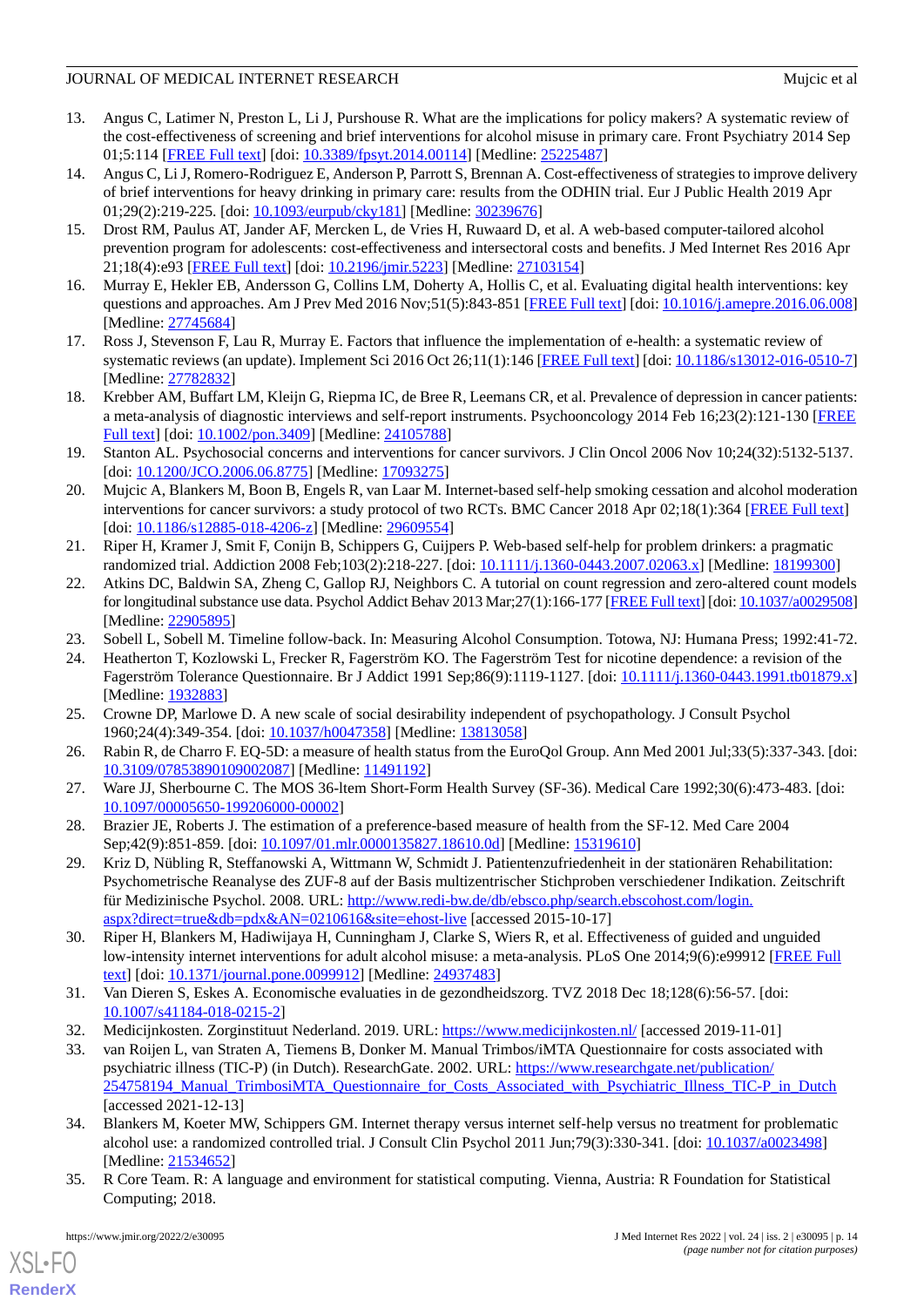- <span id="page-14-0"></span>36. Buuren SV, Groothuis-Oudshoorn K. mice: multivariate imputation by chained equations in R. J Stat Soft 2011;45(3):1-68. [doi: [10.18637/jss.v045.i03](http://dx.doi.org/10.18637/jss.v045.i03)]
- <span id="page-14-2"></span><span id="page-14-1"></span>37. Koller M. robustlmm: an R package for robust estimation of linear mixed-effects models. J Stat Soft 2016;75(6). [doi: [10.18637/jss.v075.i06](http://dx.doi.org/10.18637/jss.v075.i06)]
- <span id="page-14-3"></span>38. Bates D, Mächler M, Bolker B, Walker S. Fitting linear mixed-effects models using lme4. J Stat Soft 2015;67(1). [doi: [10.18637/jss.v067.i01](http://dx.doi.org/10.18637/jss.v067.i01)]
- 39. Husereau D, Drummond M, Petrou S, Carswell C, Moher D, Greenberg D, CHEERS Task Force. Consolidated Health Economic Evaluation Reporting Standards (CHEERS) statement. Cost Eff Resour Alloc 2013 Mar 25;11(1):6 [[FREE Full](https://resource-allocation.biomedcentral.com/articles/10.1186/1478-7547-11-6) [text](https://resource-allocation.biomedcentral.com/articles/10.1186/1478-7547-11-6)] [doi: [10.1186/1478-7547-11-6\]](http://dx.doi.org/10.1186/1478-7547-11-6) [Medline: [23531194\]](http://www.ncbi.nlm.nih.gov/entrez/query.fcgi?cmd=Retrieve&db=PubMed&list_uids=23531194&dopt=Abstract)
- <span id="page-14-5"></span><span id="page-14-4"></span>40. Drummond MF, Sculpher MJ, Claxton K, Stoddart GL, Torrance GW. Methods for the Economic Evaluation of Health Care Programmes. Oxford, United Kingdom: Oxford university press; 2015.
- <span id="page-14-6"></span>41. Lamers LM, Stalmeier PF, McDonnell J, Krabbe PF, van Busschbach JJ. [Measuring the quality of life in economic evaluations: the Dutch EQ-5D tariff]. Ned Tijdschr Geneeskd 2005 Jul 09;149(28):1574-1578. [Medline: [16038162\]](http://www.ncbi.nlm.nih.gov/entrez/query.fcgi?cmd=Retrieve&db=PubMed&list_uids=16038162&dopt=Abstract)
- <span id="page-14-7"></span>42. Götze H, Taubenheim S, Dietz A, Lordick F, Mehnert A. Comorbid conditions and health-related quality of life in long-term cancer survivors-associations with demographic and medical characteristics. J Cancer Surviv 2018 Oct 10;12(5):712-720. [doi: [10.1007/s11764-018-0708-6](http://dx.doi.org/10.1007/s11764-018-0708-6)] [Medline: [30097854\]](http://www.ncbi.nlm.nih.gov/entrez/query.fcgi?cmd=Retrieve&db=PubMed&list_uids=30097854&dopt=Abstract)
- <span id="page-14-8"></span>43. Freyer-Adam J, Baumann S, Haberecht K, Tobschall S, Bischof G, John U, et al. In-person alcohol counseling versus computer-generated feedback: results from a randomized controlled trial. Health Psychol 2018 Dec;37(1):70-80. [doi: [10.1037/hea0000556\]](http://dx.doi.org/10.1037/hea0000556) [Medline: [28967769](http://www.ncbi.nlm.nih.gov/entrez/query.fcgi?cmd=Retrieve&db=PubMed&list_uids=28967769&dopt=Abstract)]
- <span id="page-14-9"></span>44. Duffy SA, Ronis DL, Valenstein M, Lambert MT, Fowler KE, Gregory L, et al. A tailored smoking, alcohol, and depression intervention for head and neck cancer patients. Cancer Epidemiol Biomarkers Prev 2006 Nov;15(11):2203-2208 [\[FREE](http://cebp.aacrjournals.org/cgi/pmidlookup?view=long&pmid=17119047) [Full text\]](http://cebp.aacrjournals.org/cgi/pmidlookup?view=long&pmid=17119047) [doi: [10.1158/1055-9965.EPI-05-0880\]](http://dx.doi.org/10.1158/1055-9965.EPI-05-0880) [Medline: [17119047\]](http://www.ncbi.nlm.nih.gov/entrez/query.fcgi?cmd=Retrieve&db=PubMed&list_uids=17119047&dopt=Abstract)
- <span id="page-14-10"></span>45. Coomber K, Mayshak R, Curtis A, Miller PG. Awareness and correlates of short-term and long-term consequences of alcohol use among Australian drinkers. Aust N Z J Public Health 2017 Jun 22;41(3):237-242. [doi: [10.1111/1753-6405.12634\]](http://dx.doi.org/10.1111/1753-6405.12634) [Medline: [28110495](http://www.ncbi.nlm.nih.gov/entrez/query.fcgi?cmd=Retrieve&db=PubMed&list_uids=28110495&dopt=Abstract)]
- <span id="page-14-11"></span>46. LoConte NK, Brewster AM, Kaur JS, Merrill JK, Alberg AJ. Alcohol and cancer: a statement of the American Society of Clinical Oncology. J Clin Oncol 2018 Jan 01;36(1):83-93. [doi: [10.1200/JCO.2017.76.1155](http://dx.doi.org/10.1200/JCO.2017.76.1155)] [Medline: [29112463](http://www.ncbi.nlm.nih.gov/entrez/query.fcgi?cmd=Retrieve&db=PubMed&list_uids=29112463&dopt=Abstract)]
- <span id="page-14-12"></span>47. Meier E, Miller MB, Lombardi N, Leffingwell T. Assessment reactivity: a randomized controlled trial of alcohol-specific measures on alcohol-related behaviors. Addict Behav 2017 Apr;67:44-48 [\[FREE Full text\]](http://europepmc.org/abstract/MED/27992833) [doi: [10.1016/j.addbeh.2016.11.025](http://dx.doi.org/10.1016/j.addbeh.2016.11.025)] [Medline: [27992833](http://www.ncbi.nlm.nih.gov/entrez/query.fcgi?cmd=Retrieve&db=PubMed&list_uids=27992833&dopt=Abstract)]
- <span id="page-14-13"></span>48. Miles LM, Rodrigues AM, Sniehotta FF, French DP. Asking questions changes health-related behavior: an updated systematic review and meta-analysis. J Clin Epidemiol 2020 Jul;123:59-68 [[FREE Full text](https://linkinghub.elsevier.com/retrieve/pii/S0895-4356(19)31146-1)] [doi: [10.1016/j.jclinepi.2020.03.014\]](http://dx.doi.org/10.1016/j.jclinepi.2020.03.014) [Medline: [32229251](http://www.ncbi.nlm.nih.gov/entrez/query.fcgi?cmd=Retrieve&db=PubMed&list_uids=32229251&dopt=Abstract)]
- 49. Riper H, Kramer J, Conijn B, Smit F, Schippers G, Cuijpers P. Translating effective web-based self-help for problem drinking into the real world. Alcohol Clin Exp Res 2009 Aug;33(8):1401-1408. [doi: [10.1111/j.1530-0277.2009.00970.x](http://dx.doi.org/10.1111/j.1530-0277.2009.00970.x)] [Medline: [19413646](http://www.ncbi.nlm.nih.gov/entrez/query.fcgi?cmd=Retrieve&db=PubMed&list_uids=19413646&dopt=Abstract)]

# **Abbreviations**

**AM:** alcohol moderation **AUDIT:** Alcohol Use Disorders Identification Test **CEAC:** cost-effectiveness acceptability curve **EQ-5D-5L:** 5-level EuroQol 5 Dimension **ICER:** incremental cost-effectiveness ratio **MCSDS:** Marlowe-Crowne Social Desirability Scale **QALY:** quality-adjusted life year **RCT:** randomized controlled trial **SF-6D:** Short Form 6-dimension **TLFB:** Timeline Followback **ZUF-8:** Patient Satisfaction Questionnaire